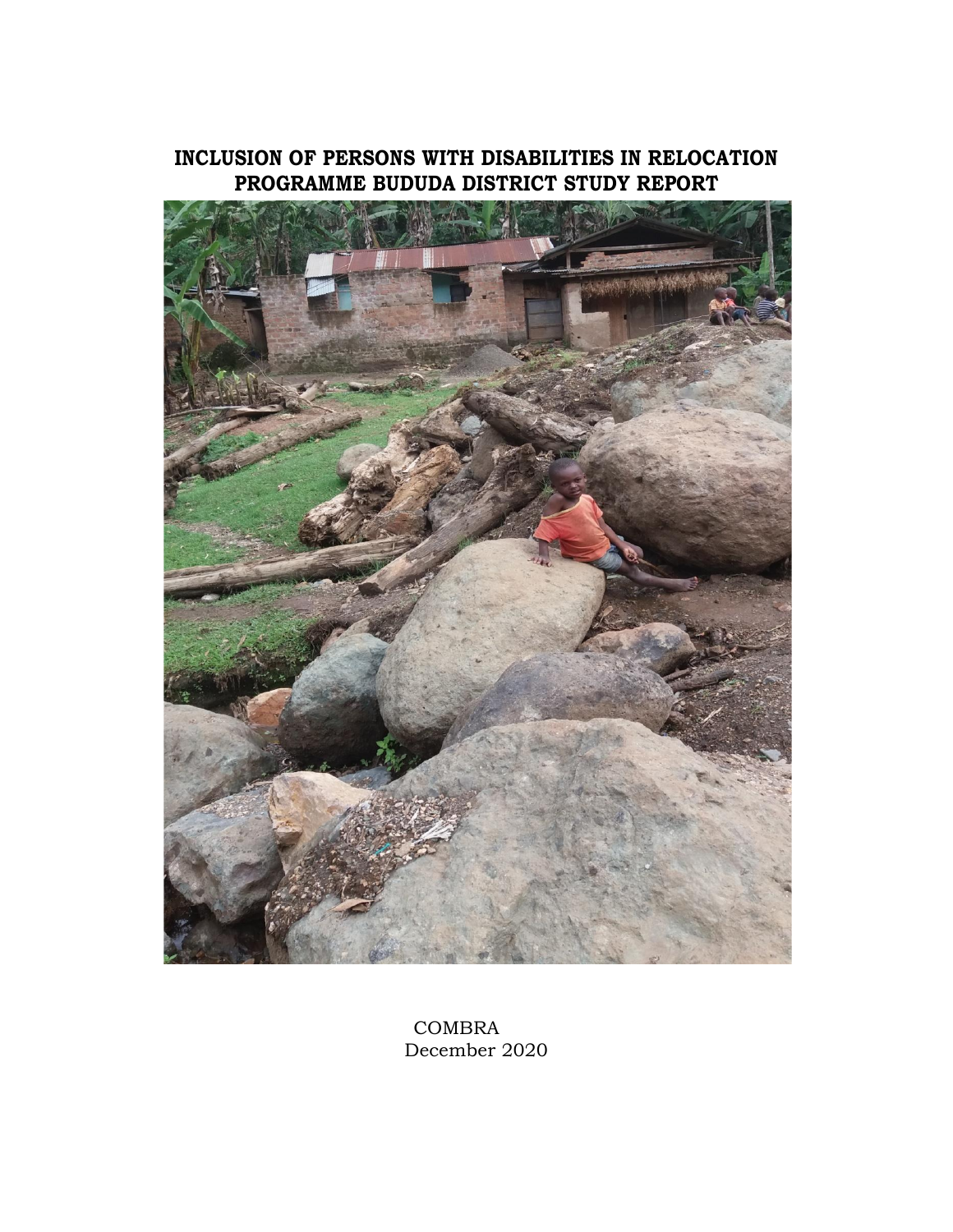#### **Acknowledgment**

COMBRA would like to acknowledge the following institutions and individuals for their assistance and support towards the study. NUPDIPU for the financial support and technical guidance. Bududa district local government for the cooperation and availing the necessary information required. The sub county local governments of Bukalasi and Bulucheke for their active involvement and participation in the research. Members of the district and sub county disability unions for their involvement and participation. The local leaderships of Bukalasi and Bulucheke sub counties are highly acknowledged for their involvement despite the busy schedules. We are highly indebted to the respondents for their time and ideas shared during the study.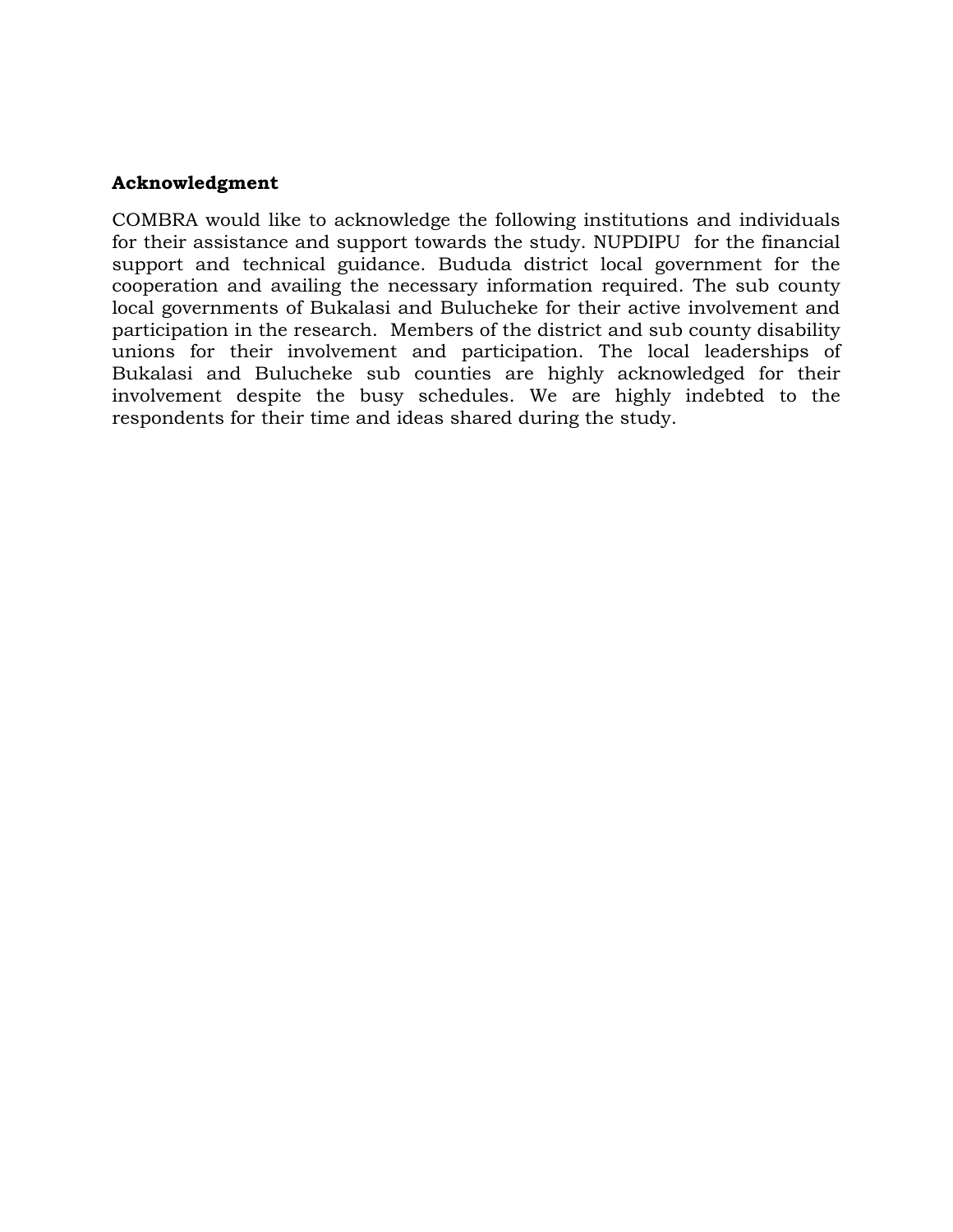# **List of tables**

- Table 1: Category of respondents
- Table 2: District population
- Table 3: Disability population
- Table 4: Specific needs of PWDs and their families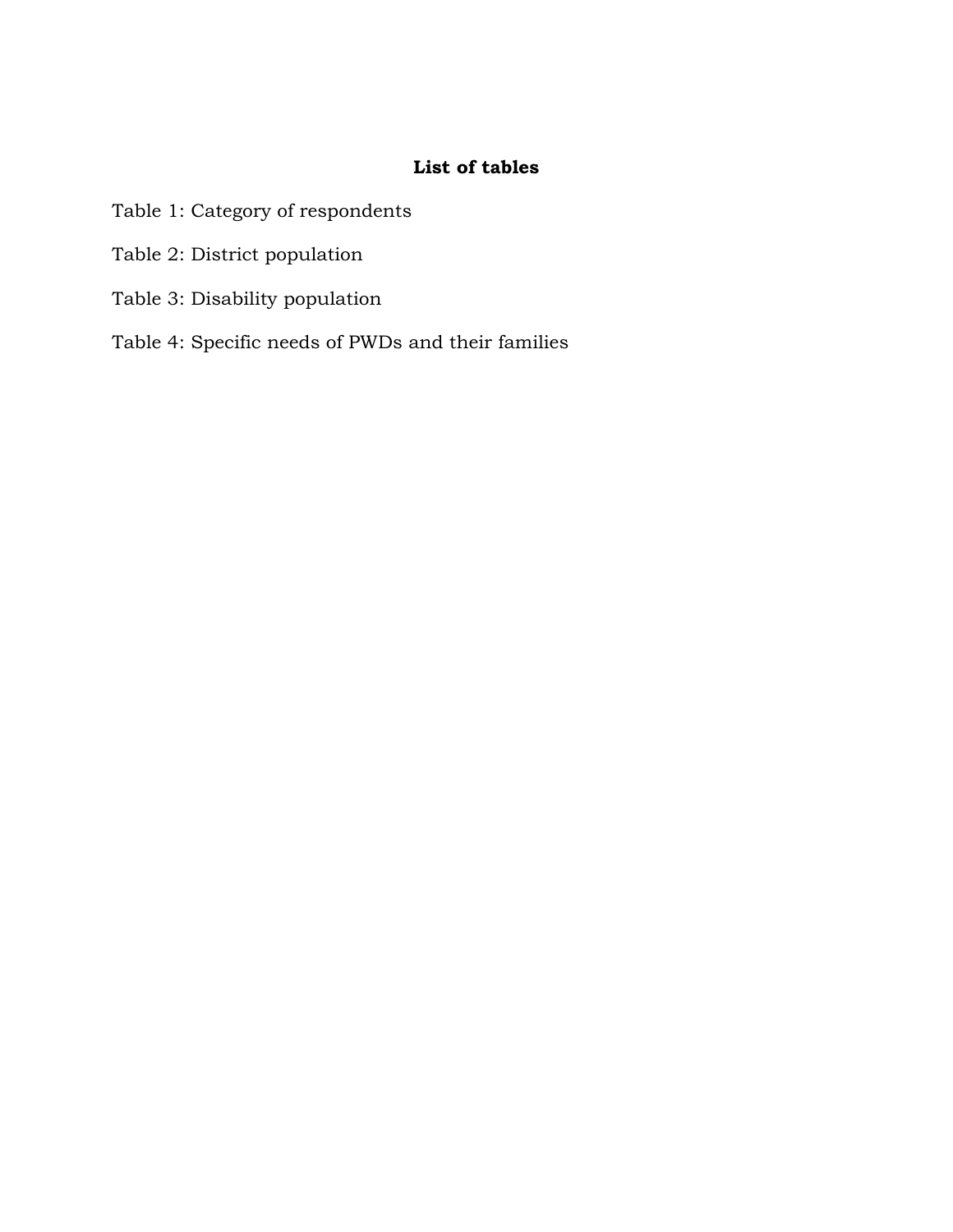#### **Acronyms / Abbreviations**

**COMBRA** – Community Based Rehabilitation Alliance

**CDO** – Community Development Officer

**DPO** – Disabled Peoples Organization

**DCDO**- District Community Development officer

**FGD** – Focus Group Discussion

**NGO** – Non Government Organization

**NUDIPU** –National Union of Disabled Persons of Uganda

**PWDs** – Persons with Disabilities

**OPM** - Office of the Prime Minister

**MGLSD**- Ministry of Gender, Labour and Social Development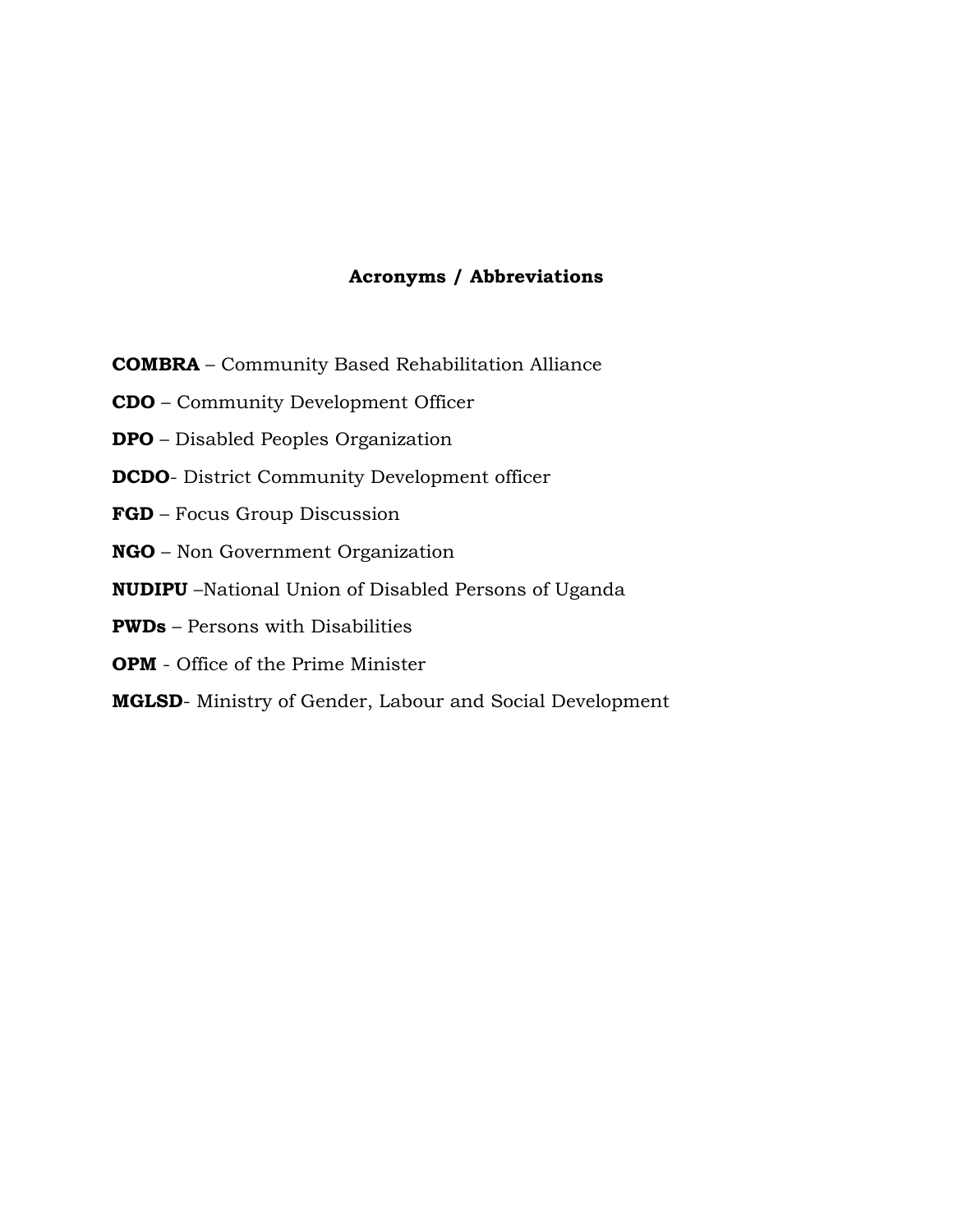#### **Section one**

## **1.0 Introduction**

The National Union of Disabled Persons of Uganda (NUDIPU) is an indigenous NGO of Persons with Disabilities (PWDs) that brings together all categories of disabilities including the physically, sensory and mentally impaired people. NUDIPU exists to create a unified voice of PWDs in order to advocate for equalization of opportunities, involvement and participation in policy influence, planning and implementation of disability programmes in close cooperation with Government, NGOs and the public. The main purpose is to influence the provision of services in favour of PWDs in Uganda. Currently, the members of NUDIPU are district Unions, and Disabled Peoples Organizations (DPOs) that represents each category of disability across the country. At its inception, NUDIPU started with 17 DPOs and 36 district branches which have expanded to 19 while District Unions are now 112. Since 1987, NUDIPU has increased the visibility of issues of PWDs at National and International levels through advocacy, lobbying and capacity building of persons with disability. As a result, NUDIPU has registered several achievements including; successful advocacy of disability friendly laws and policies. Among these include: Disability Act 2006, Disability Policy, mobilization of PWDs to form cross disability coalitions of District Unions and Sub county Associations who are members of NUDIPU, and five members of Parliament representing PWDs.

## **1.1 The Vision, Mission and Objectives of NUDIPU.**

In order to realize all the above activities, the following Vision, Mission and Objectives guide the organization.

#### **NUDIPU's Vision is,**

'Dignity for every person with disability'

## **NUDIPU's Mission is**,

'To advocate for the rights of PWDs in a unified voice for improved livelihoods'

## **1.2 The following are NUDIPU's Strategic Objectives:**

- o To strengthen the socio-economic empowerment of PWDs in their communities
- o To advocate for operationalization of PWDs centered existing disability frameworks for the benefit of disabled persons.
- o To establish and strengthen Networking & Partnership building with stakeholders.
- o To establish NUDIPU's knowledge management & utilization system
- o To develop and strengthen NUDIPU's capacity to deliver on its mandate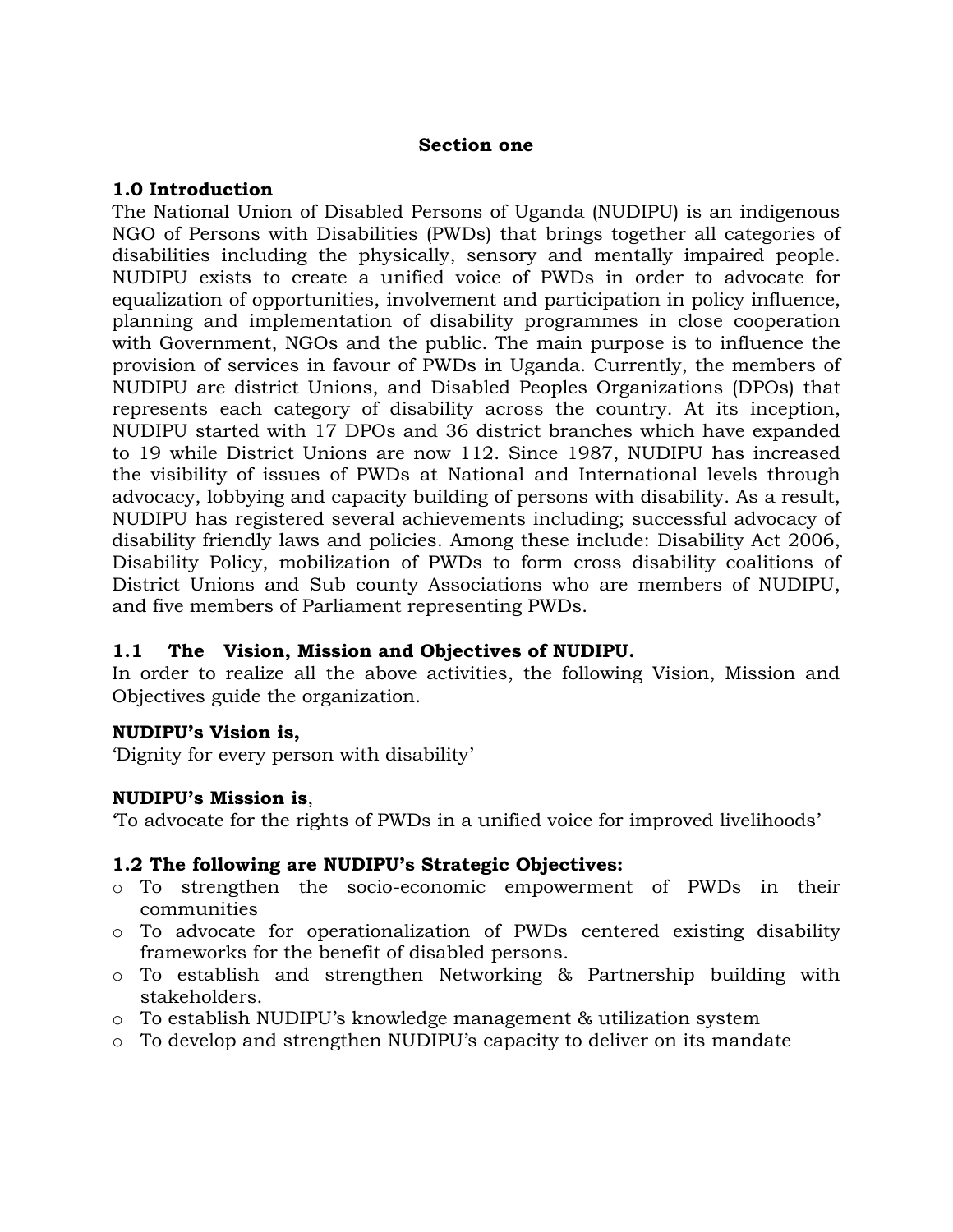### **1.3 Rationale**

Since its inception, NUDIPU has developed and implemented several projects aimed at uplifting the quality of life for persons with disabilities in Uganda. Unfortunately in the area of disaster risk management in relation to needs of persons with disabilities, not much has been done to identify and plan appropriate interventions that are required to address disability aspects when it comes to relocation interventions as a result of landslides.

At the national level, there are friendly and conducive Acts and Policies with regard to Disability inclusiveness in Disaster preparedness and management. However needs and concerns of persons with disabilities are silent when it comes to relocation. It is against this back ground that NUDIPU decided to undertake a study to establish how relocation programmes take into account needs of persons with disability in Bududa district so that findings can be used to develop comprehensive strategies for interventions

## **1.4 Definition of terms**

**Landslides:** are defined as the movement of a mass of rock, debris, or earth down a slope due to gravity. The materials may move by falling, toppling, sliding, spreading, or flowing. *USGS National Landslide Information Center (2018)*

**Relocation:** also known as moving, is the process of one or more individuals leaving one [dwelling](https://en.wikipedia.org/wiki/Dwelling) and [settling](https://en.wikipedia.org/wiki/Settler) to another. A move can be to a nearby location within the same [neighborhood,](https://en.wikipedia.org/wiki/Neighborhood) a much farther location in a different city, or sometimes [a different](https://en.wikipedia.org/wiki/Immigration) country. It usually includes packing up all belongings, transferring to the new home, and unpacking, as well as administrative or bureaucratic tasks, such as changing registration data, change of insurance, services etc. Wikipedia (2018)

**Inclusion:** Is that giving equal access, opportunities and getting rid of discrimination and intolerance (removal of barriers). It affects all aspects of public life.. It is a seen as a universal human right and aims to brace all people irrespective of race, gender or Disability. *Inclusion UK (2018)*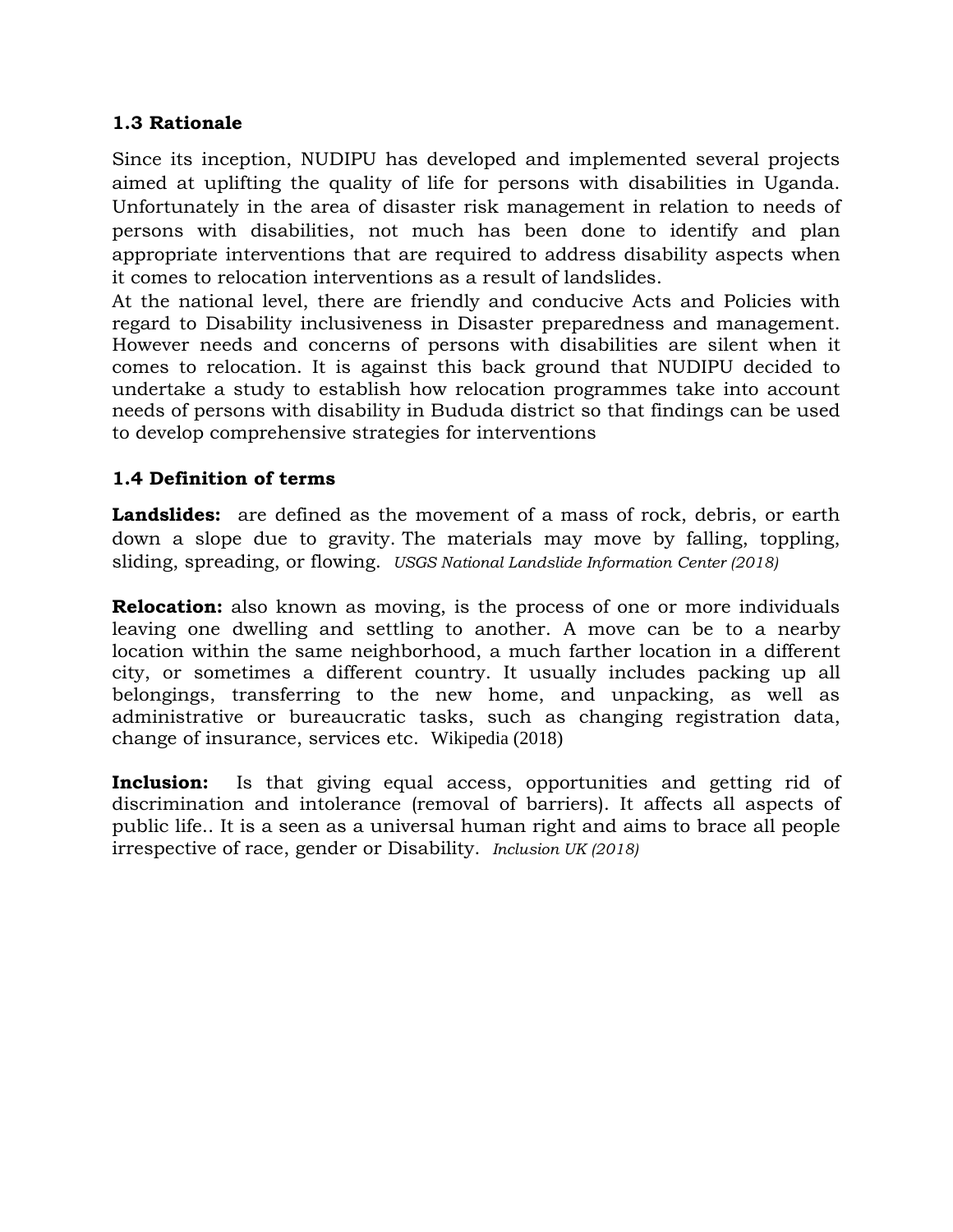# **1.5 Objectives of the Study**

- o To establish needs and concerns of persons with disabilities and their households regarding the relocation programme in Bududa district.
- o To assess how needs and concerns of persons with disabilities and their households are being addressed by the relocation programme
- o To establish how inclusion of PWD's needs and concerns in the design and implementation of the relocation programme can be enhanced.

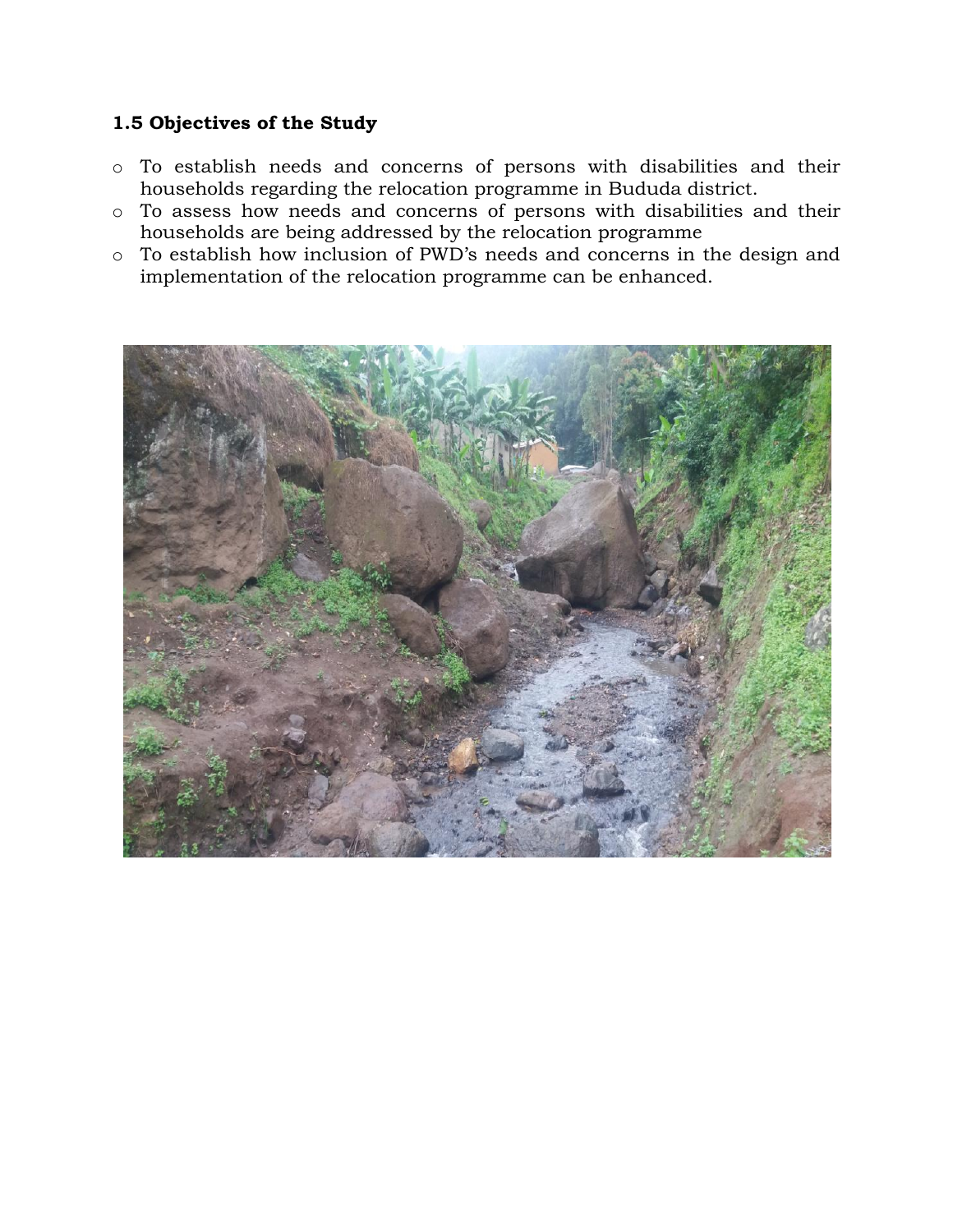## **Section Two**

## **2.0 Methodology**

The methodology employed in the study was largely participatory, but since it involved PWDs and other community members a deliberate effort was made to capture views /needs of persons with disabilities using other qualitative methods.

### **2.1 Participatory approaches**

The whole process involved 28 respondents and the main approaches carried out in this study were participatory learning in action:

#### **Focus Group Discussions**

2 focus group discussions were carried out comprising of 9 and 7 members respectively. The first group discussion was held in Bukalasi Subcounty with 9 respondents while the second was done in Buluckehe subcounty and comprised of 7 Respondents.

#### **Interviews**

15 respondents were subjected to in- depth interviews, this enriched the data collection because deep analysis prevailed. It was mainly applied to the technocrats of the District.

#### **2.2 Study area**

The study covered two sub counties namely Bulakasi and Bulucheke in Bududa district respectively. These were selected based on existing information which showed were most hit by landslides in 2010 and 2018 respectively. They were the most affected sub counties in all dimensions of life

#### **2.3 Population**

The population of the assessment was male and female with disabilities, carers of pwds, local leaders, political leaders, government technocrats, PWD representatives, disabled peoples organizations (DPOs), and NGOs' service providers. Respondents sampled were adult's aged18-50years. Also purposive sampling was employed to identify participants in the District through their fellow participants who guided the researchers.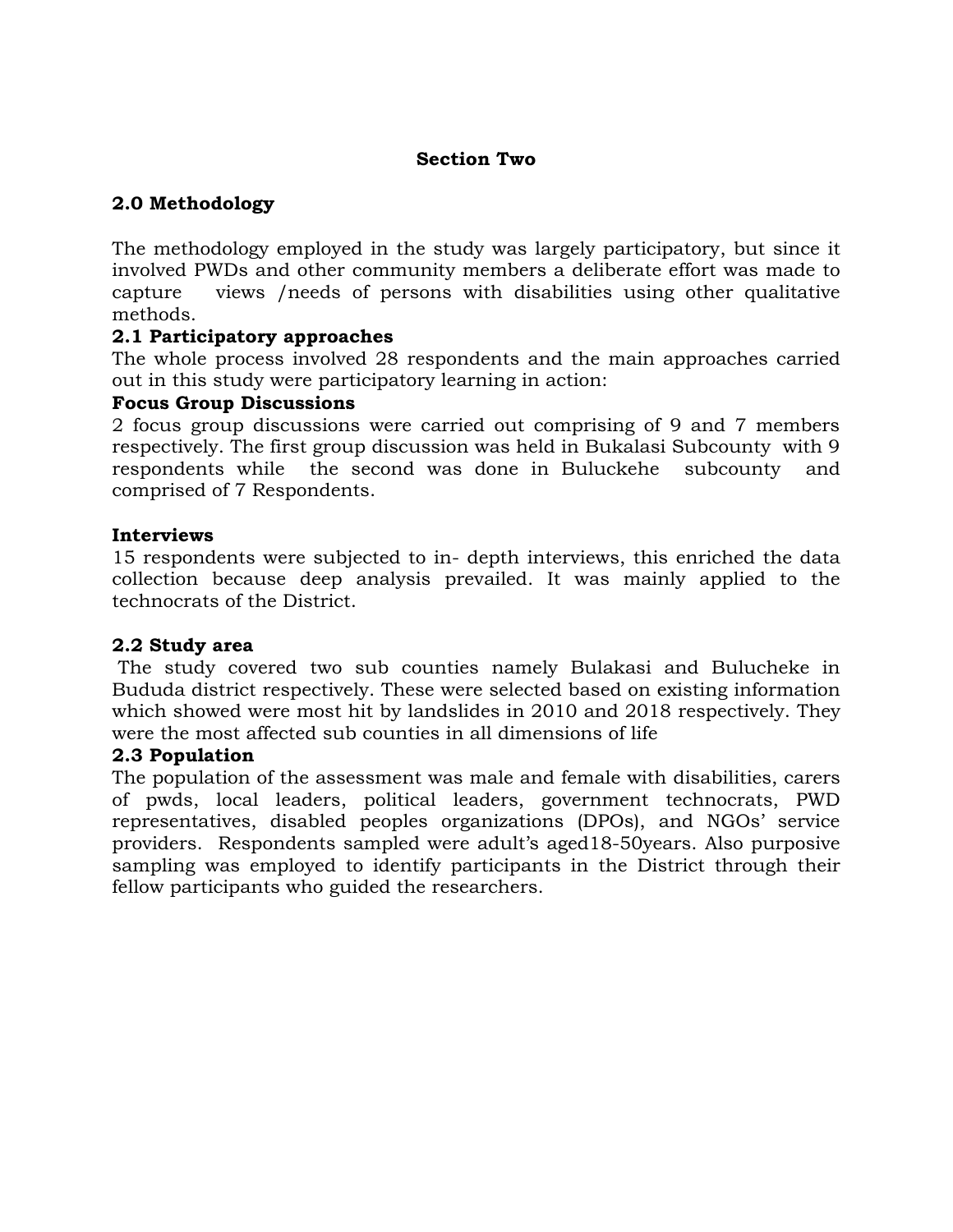# **2.4 Study Sample**

The sample for the study was purposively and conveniently sampled from the two sub counties. The respondents were as in table 1 below:

|  | Table 1: Categories of Respondents |  |  |
|--|------------------------------------|--|--|
|--|------------------------------------|--|--|

| Level    | Type of respondents                                                   |  |  |  |  |
|----------|-----------------------------------------------------------------------|--|--|--|--|
| District | CAO, District senior planner, DCDO, PEM Officer, Secretary for        |  |  |  |  |
|          | Community Based Services, clinical officer                            |  |  |  |  |
|          | Subcounty   CDO, PWDS, VHTs, Councilor for PWDs, Village chairperson, |  |  |  |  |
|          | Subcounty chief                                                       |  |  |  |  |



## **2.5 Data Collection Methods**

Three methods of data collection were employed namely in-depth interviews, focus group discussions and document analysis. Instruments were as in appendices attached.

The instruments were developed by the research team through brainstorming among team members based on the objectives of the study. The instruments were further subjected to scrutiny and discussion with NUDIPU administration. Data was collected over 12 days from 11th -22nd December 2018.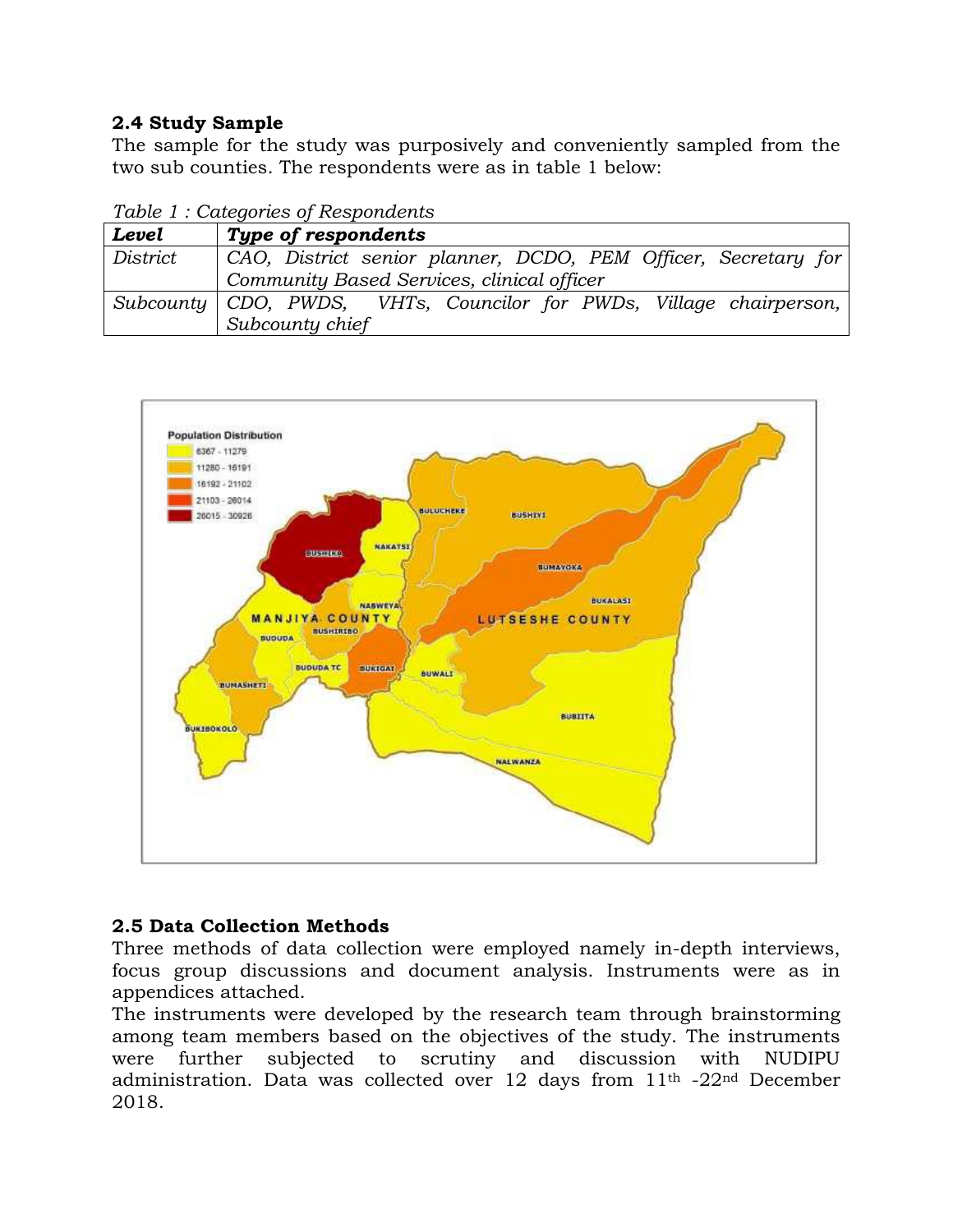In-depth interviews with government, Sub county authorities and representatives of persons with disabilities were conducted 2 research team members.

Focus group discussions with PWDs and careers were conducted in Lugishu with support of a Translator. Services sign language interpreters were employed to facilitate communication with deaf respondents in some instances. Visits to communities in Bukalasi and some homes were carried out by team members to get more facts on ground. Another Visit was done to the Bulukeche Health IV to get more information on health services for persons with disabilities. Interviews and observation were recorded in note books

## **2.6 Data Analysis**

Data was analyzed qualitatively and subjected to thematic analysis. It was recorded, transcribed and interpreted. The data analysis started immediately its collection was over. Triangulation of results was done by various methods that included reviewing, manual computation and comparison of the available secondary data.

# **2.7 Ethical consideration**

The purpose of the study, data collection procedures and participants' role in the process were explained. They were assured of confidentiality and anonymity.

## **2.8 Limitations of the Study**

The study plan was to administer questionnaires with some respondents (PWDs). This however was not possible due to resources constraints in terms of time and finances, the terrain and heavy down pour coupled by the scattered hard to reach homes.

The time spent in the field was limited as community members were also involved in the relocation preparatory meetings organized by office of the Prime Minister (OPM)

Language barrier – services of translators were employed during indepth interview and Focus Group Discussions with participants who were not fluent with English language. Although the translation enabled interaction, it turned be time consuming.

Overlapping programmes affected data collection

OPM engaged both the district leadership and the local population in the relocation preparatory meetings. This affected some respondents' participation in the study.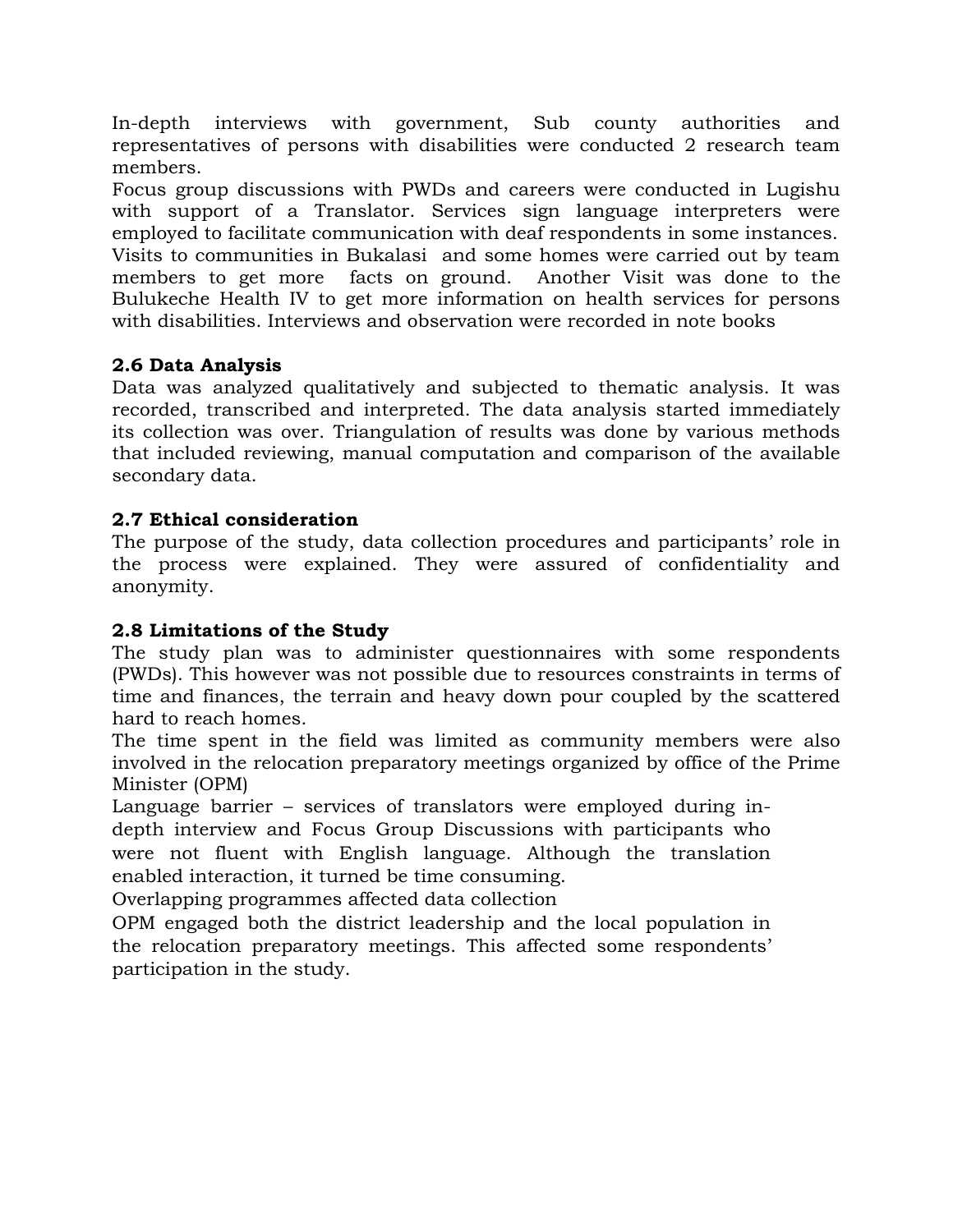#### **Section Three**

#### **3.0 District Profile**

Bududa District is located in the Eastern region of Uganda, bordering the republic of Kenya in the East, Sironko District in the North, Mbale District in the west and Manafwa in the south. According to the Bududa District Development Plan 2015-2020, the district has 15 rural sub counties and one urban council. Population stands at 210,173 of which 106,519 are male and 103,654 female (UBOS, 2014). 98% of the populations live in rural areas while the rest are urban dwellers as shown in table 2 below.

| rable 2. District population |             |         |              |  |  |
|------------------------------|-------------|---------|--------------|--|--|
| Age group                    | <b>Male</b> | Female  | <b>Total</b> |  |  |
| $0-9yrs$                     | 36,689      | 35,192  | 71,881       |  |  |
| $10-19$ yrs                  | 30,781      | 30,183  | 60,964       |  |  |
| $20-39$ yrs                  | 22,885      | 24,134  | 47,019       |  |  |
| $40 - 59$ yrs                | 10,907      | 9,696   | 20,603       |  |  |
| 60yrs and above              | 4,558       | 5,148   | 9,706        |  |  |
| <b>Total</b>                 | 105,820     | 104,353 | 210,173      |  |  |

Table 2: District population

#### **3.2 Disability Population of Bududa District**

According to the National Population and Housing census 2014, the District has a total of 27,813 persons with disabilities.

However there seems to be a discrepancy in compilation of disability statistics by UBOS which further disaggregates the prevalence of persons with disabilities in the district as totalling 46,899 which represents 22.3% of the total population, Details are in table 1 below.

Table 3: Disability Population

| <b>Person with Disability</b>                             | <b>Number</b> | Percentage |
|-----------------------------------------------------------|---------------|------------|
| Persons aged 2 years and above with a disability          | 27,813        | 14.2       |
| Persons aged 2 years and above with a hearing disability  | 8,228         | 4.2        |
| Persons aged 2 years and above with a seeing disability   | 13,591        | 6.9        |
| Persons aged 2 years and above with a walking disability  | 10,470        | 5.3        |
| Persons aged 2 years and above with a remembering         | 13,717        | 7.0        |
| disability                                                |               |            |
| Persons aged 2 years and above with multiple disabilities | 9,752         | 36.9       |
| Children aged 2-17 years with a disability                | 8,180         | 7.4        |
| Youth aged 18-30 years with a disability                  | 4,410         | 10.5       |
| Older persons aged 60 years and above with a disability   | 6,083         | 63.0       |

**Source: UBOS National Census Report 2014**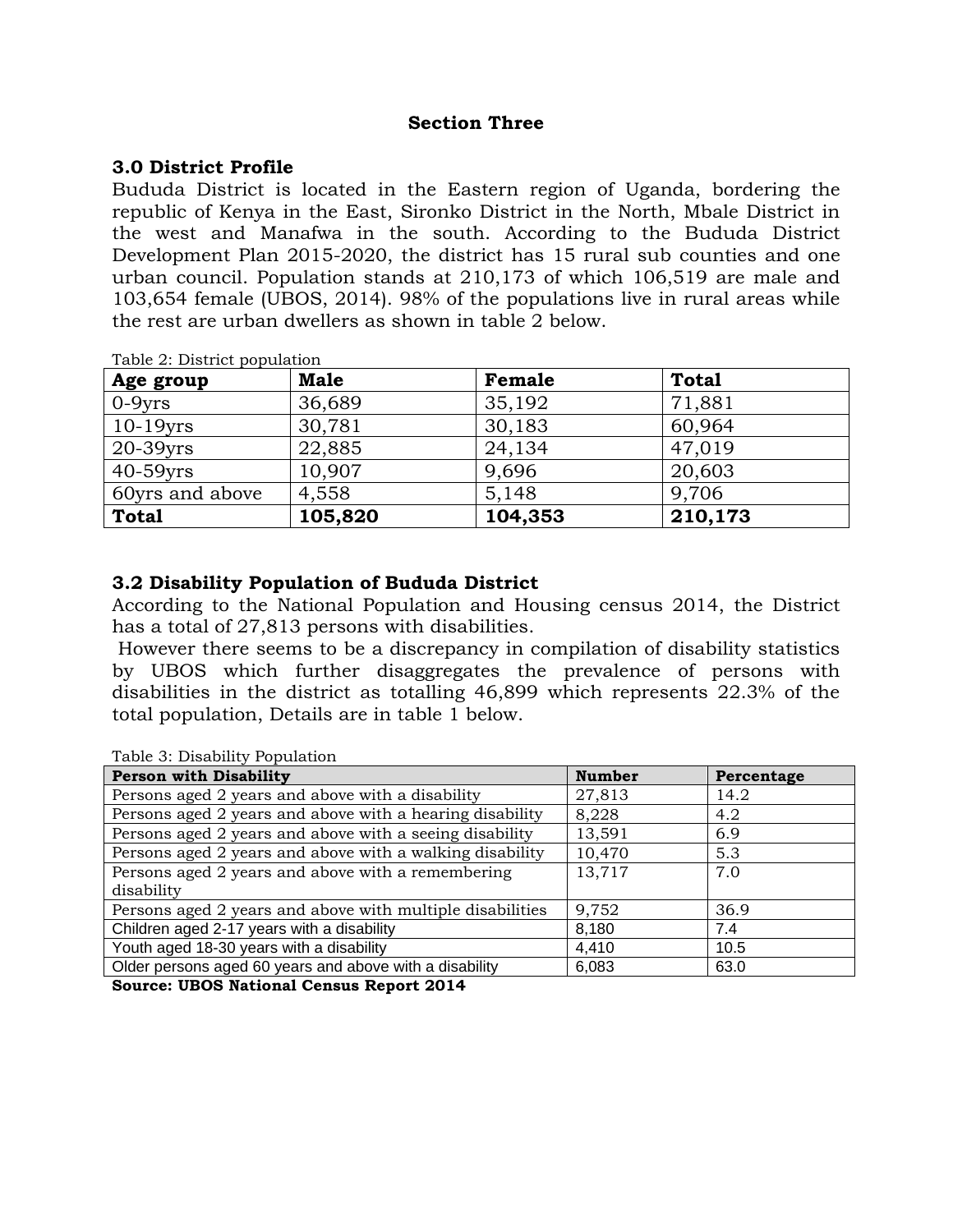It is further observed that UBOS seemed to have captured the common impairments leaving out the neglected categories such as Epilepsy, Albinism, Little people and Leprosy. However it should be noted that disability data at district level is scanty which partly has affected planning relocation interventions for pwds.

# **3.3 Landslides in Bududa**

Bududa is the landslide hotspot for Uganda where 507 people have been killed by landslides since 1800 – 2014. Due to the topography of the district which is characterized by volcanic hills and mountain ranges, Bududa has suffered from a number of landslides and mudslides but key to mention are those of 2010, 2012 and 2018. They led to displacement of people, loss of life and property, destruction of infrastructure and that of 2018 which resulted into the closure of 5 primary schools. In the district, apart from 3 sub counties and one urban council which are at low risk, the rest of the sub counties are at very high risk where relocation of people from such areas is the long lasting solution to the problem.

# **3.4 Relocation**

In Bududa, resettlement was applied as a long term risk reduction solution. It involved resettlement of people away from high risk areas . Resettlement of affected persons from Bududa was implemented by the Government of Uganda. Affected communities were relocated to Kiryandongo district, in western Uganda majorly because of the availability of vast lands . This also included the displaced persons who were temporarily taking refuge in Internally Displaced Peoples (IDP) camps at Bulucheke subCounty headquarters in Bududa district. However, despite the availability of vast land, It is important to appreciate the significant contextual backgrounds and differences between these two districts; socially, culturally and economically . Communities in Bududa are used to settling in the highlands as compared to those in Kiryandongo who are used to settling in low lands.

Currently, after years of implementing the policy on resettlement of people in Bududa, this policy has not yielded the required outputs. Many Bududa community members still continue to settle in highrisk areas rezoned for non settlement and many previously relocated to Kiryandongo have returned to the same affected landslide stricken area .This poses the question: why has the resettlement policy failed in this vulnerable community?

One of the reasons for the failure of this policy could be the ineffective consultation of the affected communities prior to the implementation of the policy.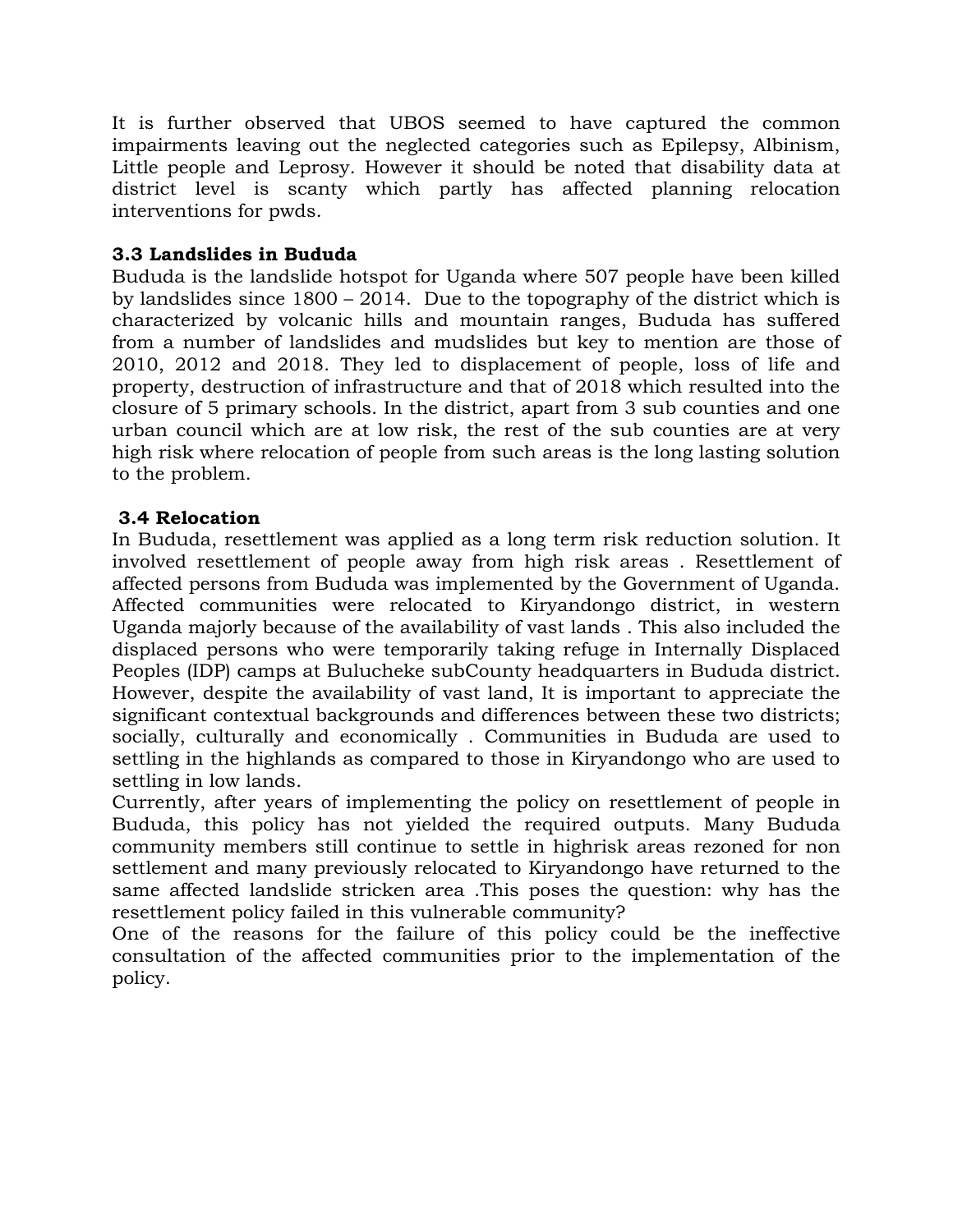#### **Section Four**

#### **4.0 Presentation and Discussion of Findings**

In this section the findings of the study are presented and discussed in accordance with the study objectives. The specific objectives of the study were:

- o To establish needs and concerns of persons with disabilities and their households regarding the relocation programme in Bududa district.
- o To assess how needs and concerns of persons with disabilities and their households are being addressed by the relocation programme
- o To establish how inclusion of PWD's needs and concerns in the design and implementation of the relocation programme can be enhanced.

In a bid to reduce duplication crosscutting matters and findings that found to be similar were presented and discussed concurrently. Both verbal and tabular forms of presentations were employed.

#### **4.1 Establishment of needs and concerns of persons with disabilities and their households regarding the relocation programme in Bududa district.**

#### **Lack of representation and involvement of Disability leadership in the relocation programmes**

One of the objectives of the study was to establish needs and concerns of persons with Disabilities regarding relocation programme in Bududa District. The study established that the leadership of the district does not involve representatives of persons with disabilities in matters concerning their needs while planning and implementing relocation interventions. The leadership of PWDs is totally located out despite the fact that the Disability community too was equally affected by landslides just like other people in this region. This implies that even the Office of the Prime ministers' (OPM) is likely to miss out on critical needs for PWDs because no one feeds them with actual facts hence being excluded in at planning phase of relocation programmes

*'During meetings organized by the Office of the Prime Minister, PWD leadership is not involved, we are not invited thus concerns of PWDs are not taken into account'. (PWD Leader, in-depth interview, Bududa town)* 

#### **Preparedness Assistance for PWDs with severe impairments.**

While the majority of respondents indicated are able to take care of themselves during reloction, there is a small section that needs to be assisted. Those with multiple disabilities within the households cannot manage unless when totally supported. Given the terrain of Bududa District, movement and communication to those located in the mountainous areas is hard. Therefore PWDs resident in the hilly areas are most times forgotten hence not catered for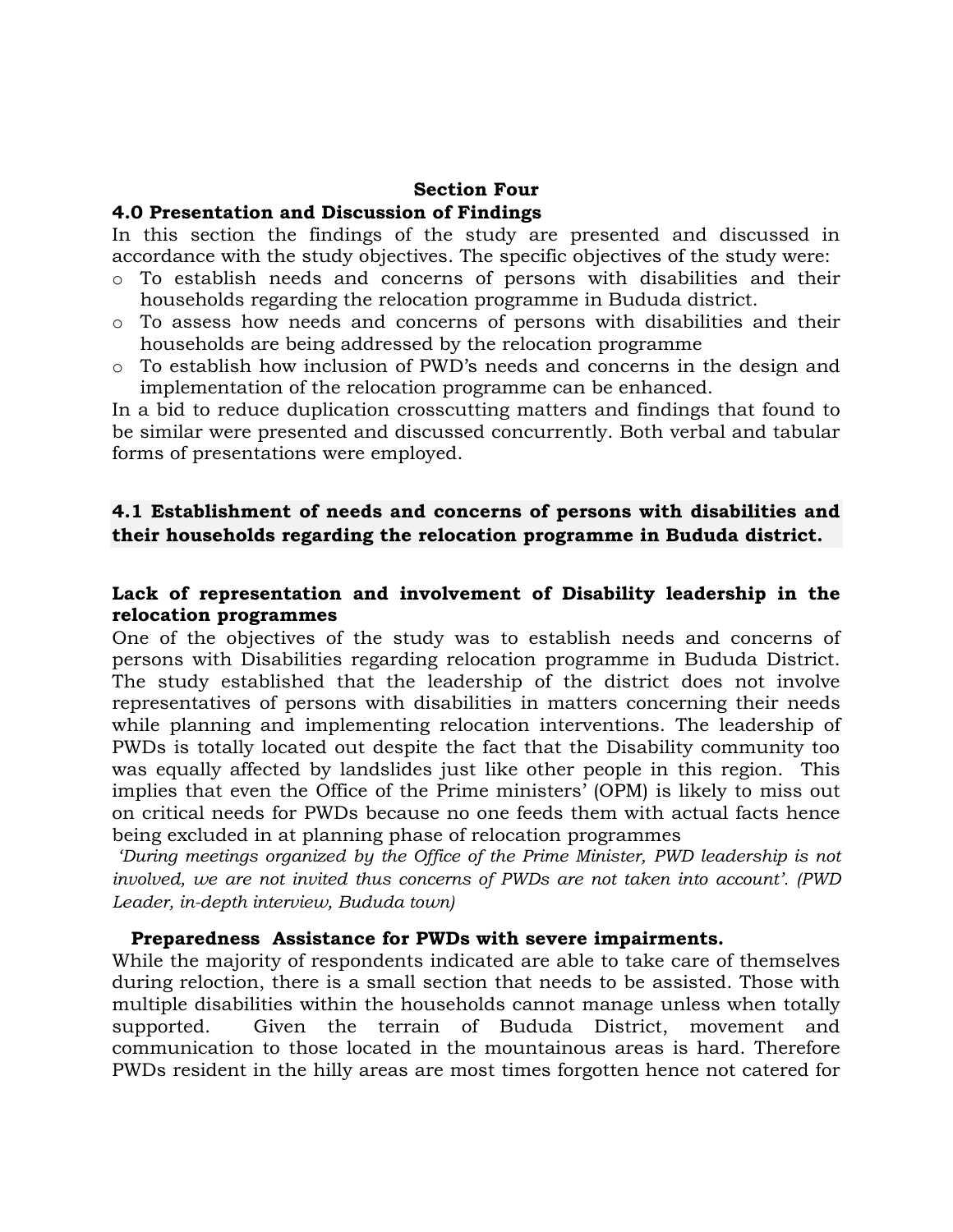in the relocation frame work unless assistance is extended to support them make it to areas of relocation.

# **Lack of Appliances**

A key finding from the study was that persons with disabilities lack access to assistive devices. This affects their ability to reach relatives while consulting on the upcoming relocation plans. It becomes more challenging when it comes to persons with visual impairments who lack guides and white canes. They totally become dependent on rumors of other community members when it comes to getting information regarding relocation. Sometimes this has led them to get false information which makes them to delay in decision making because they can reach meeting venues where the District and OPM officials organize the relocation meetings. PWDs who participated in the study singled out devices particularly wheelchairs, Tricycles, crutches as important because during this time a lot of movement takes place to various locations. Additionally white canes for the blind were also pointed out as critical to aid persons with visual impairment.

*"Mobility is going to be a problem in Bulambuli because the land is water logged those crawling will have to move in the mud." (PWD Leader, in-depth interview)* 

# **Discrimination during relief distribution**

As a short term measure to address emergency needs of those affected by land sides in Bududa, the OPM and other humanitarian organizations provide some relief to the victims. PWDs are part of the receipts of such relief supplies which include food, blankets, cups, basins, soap and other basic items. These items are distributed at defined points were selected by the District leadership. The study revealed that during the time of receiving relief materials, no special consideration is given to persons with disabilities despite their vulnerability, especially the physically challenged, blind and those with learning disabilities. Those with energy are the ones who are able to get relief, the weak ones are pushed from the queue and sometimes end up missing the items given out .

*'PWDs are sometimes discriminated during Distribution of relief because sometimes it becomes survival for the fittest; they cannot fight with able bodied persons' (Woman with Physical impairment, FGD,Bukalsi)*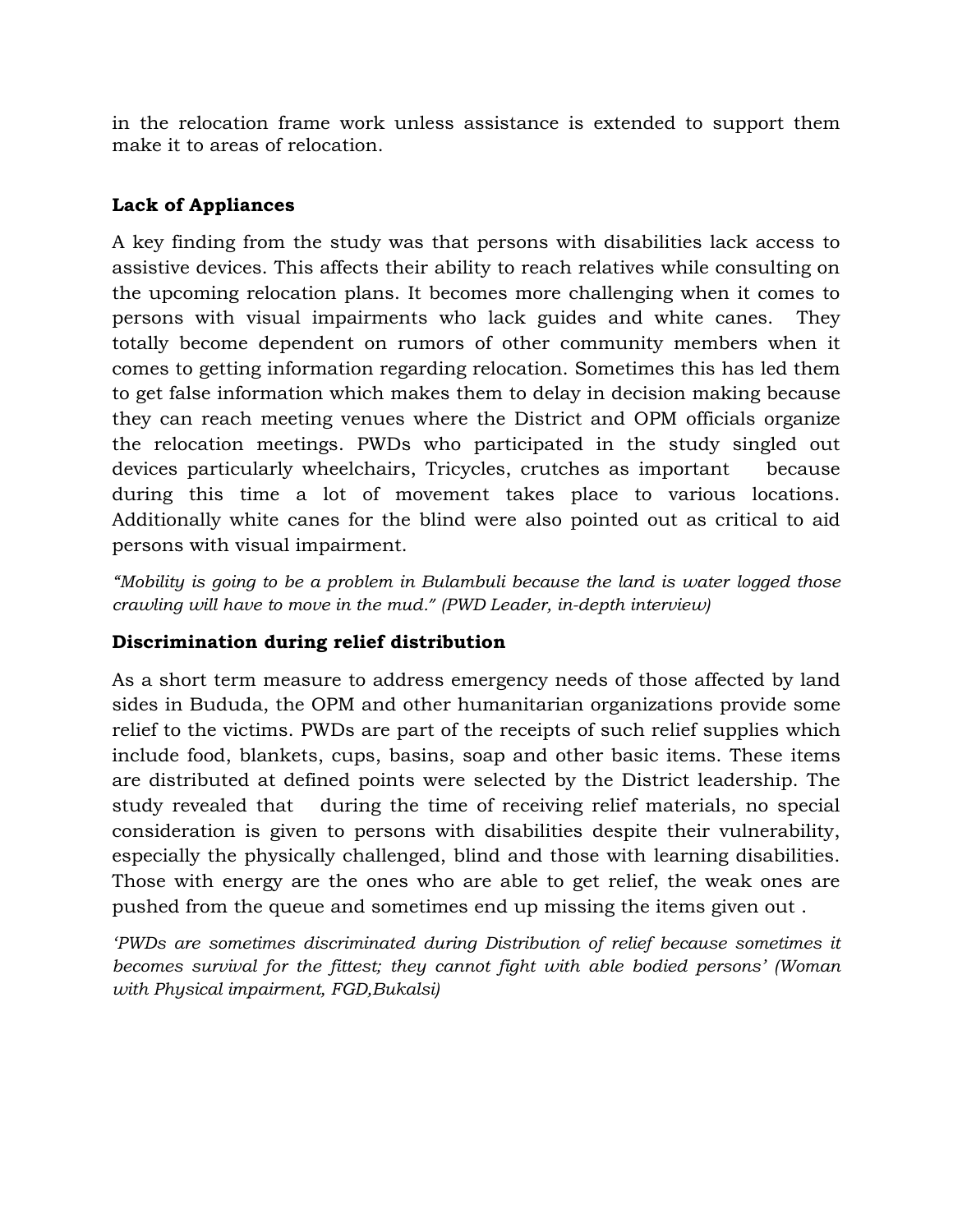#### **Lack of adequate information on relocation**

It turned out from the study that people's needs and concerns especially PWDs regarding relocation were mainly related to not having adequate information and clarity about the pending relocation programme for PWDs. This situation has led to emergence of fears and uncertainties regarding the pending relocation programme which if not addressed are likely to undermine the relocation programme.

It emerged that persons with disabilities held several fears and anxiety regarding the relocation programme. While many of the fears originated from inadequacy of information resulting from limited involvement of affected persons with disability and stakeholders in Bukalasi and Bulucheke sub counties in relocation programme by the Office of the Prime Minister, others were blamed on some area politicians who would lose votes in pending elections. The fears and anxiety relate to the persons with disability not being certain of the design of the relocation programme including its schedules and timing to Mbulambuli. They worry over losing their land in Bududa

Though during the previous relocation of people from Bududa district to Kiryandongo district in 2010 there was no data/information about PWDs among the victims, it is clear that the relocated households accessed land in Kiryandongo but also had a right to retain ownership of their land in Bududa.

Over the years, many of those relocated persons are reported to move to and from Bududa and Kiryandongo to visit relatives and engage in farming and trade. This time round it was not yet clear whether the relocated people including PWDs would also be accorded this concession. By the time of data collection there were rumours circulating in the community that for the Bulambuli relocation programme, once a household is relocated, it would be required to give up ownership of the land and house in Bududa to government for forestation. To many people this was disturbing as it meant losing touch with their ancestral land and social networks and not having a fallback position. Persons with disability expressed concern over availability and nature of land earmarked for relocation in Bududa including the accessibility in relation to their disability. Some respondents claimed that the land for relocation was not suitable for settlement since it had several encumbrances including having multiple claimants and being waterlogged therefore prone to flooding. Secondly the land was thought to be marshy and infertile, therefore unsuitable for agriculture.

*"I feel it is unfair, we should be allowed to keep our land here. What if onefails to manage life in Bulambuli; where does one go?*" (Woman with disability during a FGD, Bukalasi).

*"We are used to our place, how are they going to look after our grave yards? Are we going to be compensated or not? All this is not clear to us!* (Local leader, FGD, Bududa)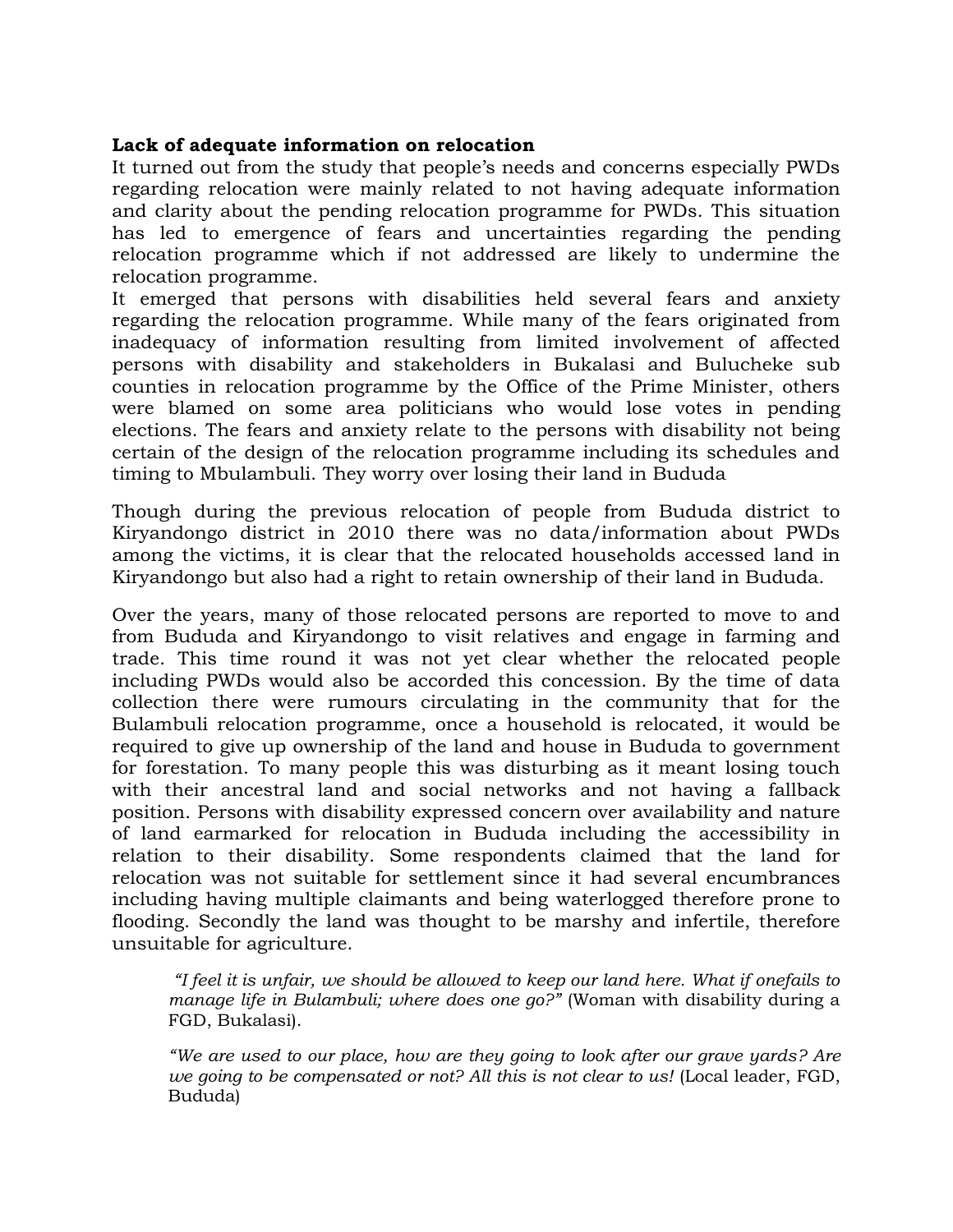### **Accessible and friendly houses in Bulambuli (Relocation Area)**

The construction of the potential houses to be occupied on the one acre of land for the victims of landslides did not take any consideration of Disability accessibility needs. PWDs were uncertain on the nature of houses being constructed and getting land tittles in the new area of relocation.

*"We have heard from people and on radio and even read in newspapers that the*  land in Bulambuli is being claimed by several people. One plot is claimed by the *Sabiny, the other two by some other people. Yet OPM claims to have bought the land... we have also heard that a third of the land is okay for construction but the rest is water logged".* (PWD councilor, during in depth interview, Bukalasi)

Due to resource limitation the study did not to ascertain these allegations about disability friendly suitability of the proposed area for relocation of persons with disability.

#### **Lack of clarity on relocation schedules**

Respondents especially PWDs reported that they did not have adequate information about the relocation schedules. Although many respondents had an idea that relocation would be undertaken in Bunambutye Sub County in Bulambuli district, PWDs did not know when the exercise would commence and how it would progress. Persons with disability reported not being clear of the schedules and other arrangements for the relocation.

It was established that in 2016 the Office of the Prime Minister under took a registration exercise of households that were at risk of hazards by landslides in Bududa. Unfortunately, the exercise did not put issues of persons with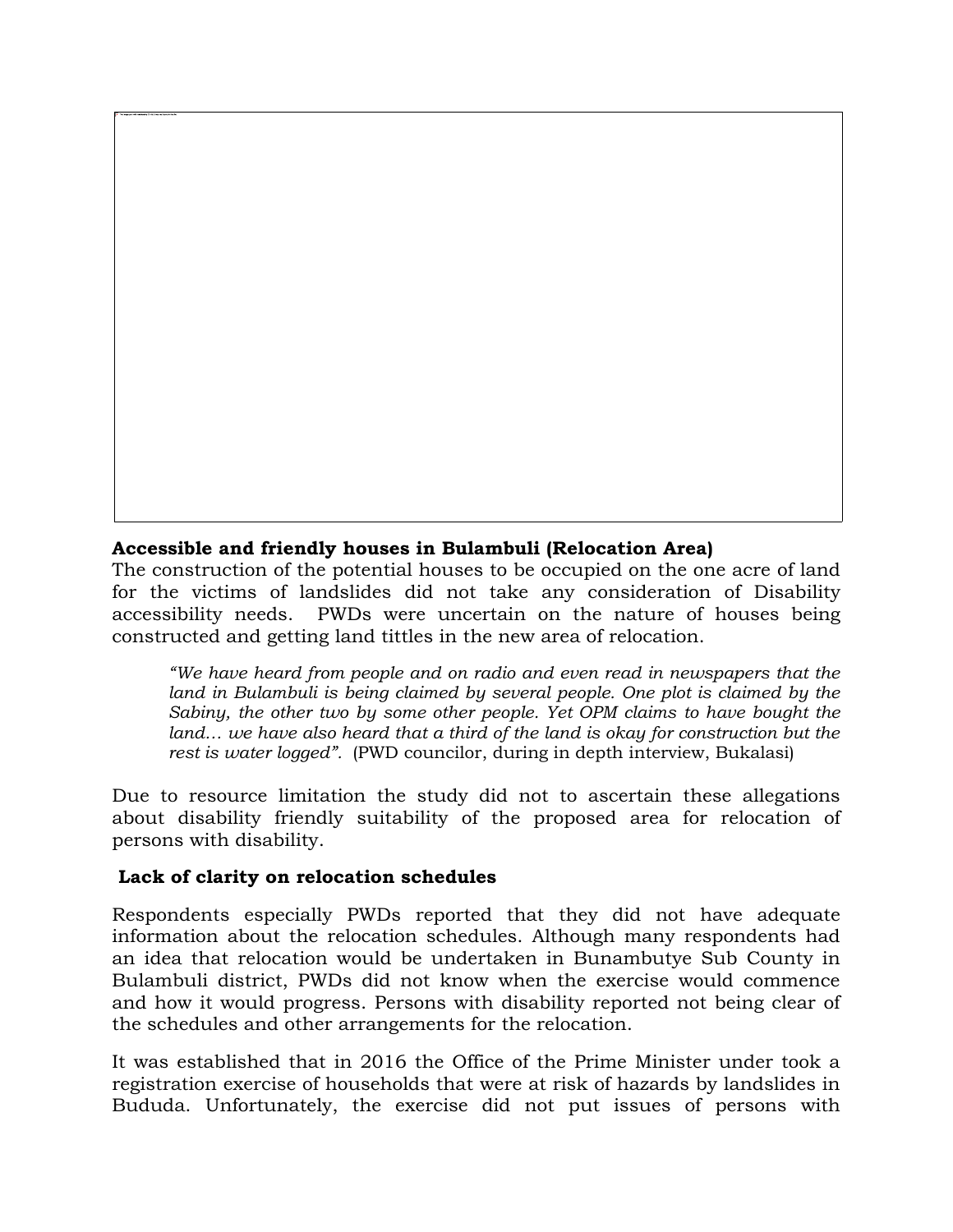disability in consideration as more vulnerable victims. Still by the time of this study it was not clear to persons with disability the criteria that will be used in selection those to be relocated in Bulambuli or for singling out the beneficiaries of the relocation programme.

# **Livelihoods of PWDs**

It was reported by PWDs that their livelihoods have been negatively affected by landslides. Currently they are dependent on relief supplies and have no alternatives but to speculate what is likely to come. Lack of timely and clear information has impacted negatively livelihood of persons with disability and if not addressed will have adverse effects in the medium and long term. They are not engaged in any activities geared towards rebuilding their lives.

PWDs were concerned that Bududa has rains almost throughout the year. It also has fertile soils that favour growing of matooke, beans, vegetables and coffee throughout the year. They were worried that soils in Bulambuli are not suitable for growing these crops. Instead the soils may only sustain the growing of maize, beans, cassava, sun flower and rice which the people are not used to. Some respondents had this to say:

*"Here our soil is very fertile and you can grow anything. I cannot imagine feeding on cassava and posho on a daily basis"!!* (Counsellor for disability, during in-depth interview, Bududa)

*"My main source of income is business in matooke and onions. That is what I know. I am not sure how I would survive in Bulambuli"* (PWD, FGD, Bulucheke)

# **Lack of Psycho social support**

It was evident that Persons with disability in the subconties of Bukalasi and Bulucheke sustained and continue to experience emotional and physical distress. Having experienced several landslides and their dire effects, they hold bad memories. They have not received fulfilling psychosocial support that ties to handle their emotional disturbances. This is a danger to their lives because it may trigger a mental health concern. Some feel that changing places could help heal these nasty recollections. One respondent looked visibly shaking during the focus group discussion due to psychological trauma.

*"I am willing to be relocated. That day I was visiting my sister. I was in the house. My sister was outside the house. She saw the water coming and called out loudly to me. Hurry, come out. I ran out of the house and a few moments later, the house was swept away … [*respondent begins to cry*]. That is how I survived. Since then I cannot sleep, I get hallucination' [*continues to cry*].* (Said a woman with disabilities, during FGD, Bulucheke Sub County)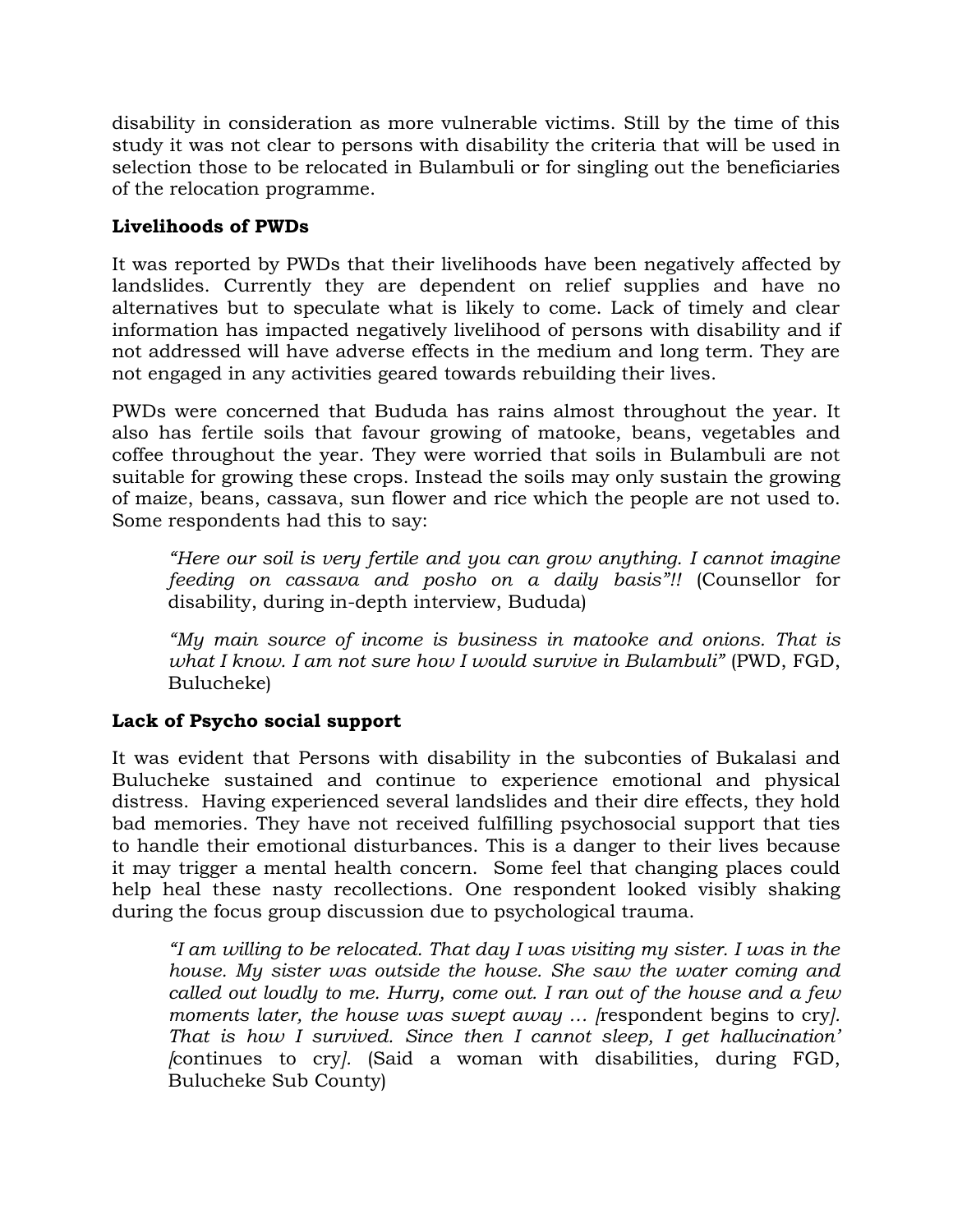Another respondent, a gentle man with disability who survived the recent landslides but in the process lost one leg struggled to communicate:

*"It is by God's grace that I am alive. It happened so fast. I do not remember. I cannot wait to die here….. I wish I could leave even today"*  (PWD, during a Home visit in Bududa)

Many of the needs and concerns that arose for community are universal and affect persons with disabilities and their families as well. However given the nature and severity of impairment and vulnerability of persons with disabilities, they have certain unique needs. The study therefore identified some specific needs of persons with disabilities regarding relocation and to assess their inclusion in the relocation programme.

Views regarding needs of persons with disabilities were sought from persons with disabilities themselves, family members, councilors for people with disabilities at district and sub county level, government technocrats and community leaders through in-depth interviews and focus group discussion. Several needs emerged as reflected in table 4below.

| Theme                                       | Sub theme                                        | <b>Supporting data</b>                                                                                                                                                                                                                                                                                     |
|---------------------------------------------|--------------------------------------------------|------------------------------------------------------------------------------------------------------------------------------------------------------------------------------------------------------------------------------------------------------------------------------------------------------------|
| Access to                                   | 1. Access to                                     | "the child has improved a lot. Iam happy. I wonder                                                                                                                                                                                                                                                         |
| rehabilitation                              | drugs                                            | whether we will be able to get the epilepsy drugs there in                                                                                                                                                                                                                                                 |
| support                                     |                                                  | Bulambuli". (Parent, FGD, Bududa)                                                                                                                                                                                                                                                                          |
|                                             | 2. Support<br>from<br>NGOs/CBOs                  | "David was recently measured by UDEWO. He was<br>promised clutches. Now if we leave shall we get this<br>support?" (Parent, FGD, Bududa)<br>"Many of our persons with disabilities benefit from<br>outreach service by CURE and Bududa hospital. Shall we<br>continue accessing "(PWD leader, FGD, Bududa) |
|                                             | 3. Access to<br>specialized<br>services          | " Many people have been traumatized by the disaster<br>situations. Some have been getting support from NGOs<br>here. I wonder what will happen to these people in<br>Bunambutye". (Local leader, during in-depth interview,<br>Bududa)                                                                     |
| Uncertainty<br>over children's<br>education | 1. Availability<br>of schools with<br><b>SNE</b> | "The district has embarked on opening special needs<br>units to give a chance to these children to also get some<br>education. I am not so sure that the project has factored<br>this in" (Technocrat, during in-depth interview,<br>Bududa)                                                               |
|                                             | Challenges<br>2.                                 | "Some of our children will be candidates next year. The                                                                                                                                                                                                                                                    |

Table 4: *Specific needs of PWDs and their families*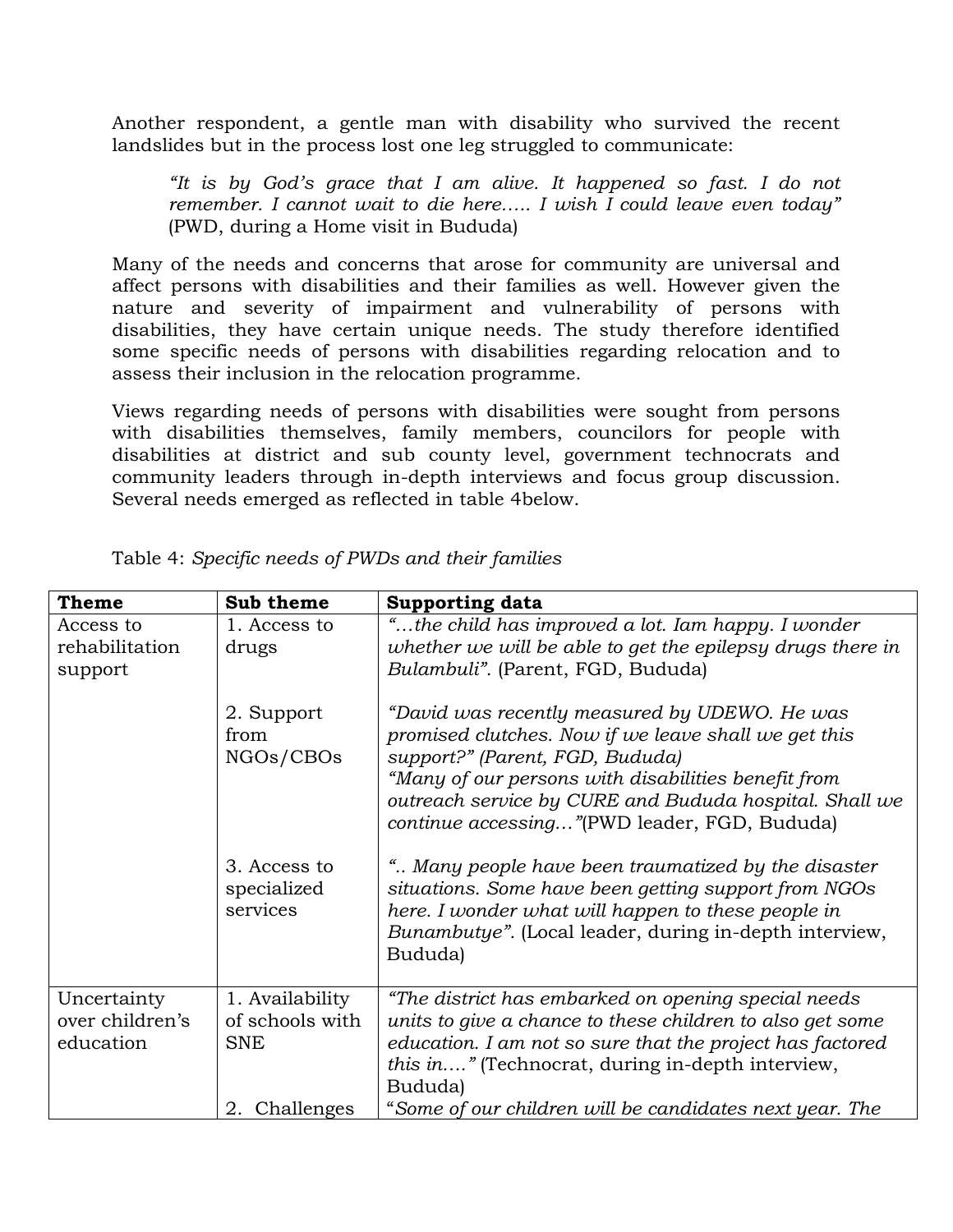|                       | related to<br>changing<br>school<br>3. School fees                                                                             | relocation is likely to disorganize them since they may<br>have to change schools." (Parent, FGD, Bududa)<br>'Namboka is used to teacher Sarah. She is the one who<br>understands her, I fear that when we change schools she<br>may even refuse to go.(Parent, FGD, Bududa)'<br>"One of my children is disabled. She is being sponsored<br>by BRAC here. How is it going to be for her". (Parent,<br>FGD, Bududa) |
|-----------------------|--------------------------------------------------------------------------------------------------------------------------------|--------------------------------------------------------------------------------------------------------------------------------------------------------------------------------------------------------------------------------------------------------------------------------------------------------------------------------------------------------------------------------------------------------------------|
| Separation<br>anxiety | 1. Fear from<br>separation<br>from families<br>and relatives<br>2. Loss of<br>Support<br>systems<br>3. Cultural<br>attachments | "Like for my child. He has abnormal behaviour. When he<br>gets lost, people bring him back. Now when we go to a<br>new place, I fear that he will get lost" (Parent, FGD,<br>Bududa)                                                                                                                                                                                                                               |
| Livelihood            | 1. Unsure of<br>income                                                                                                         | How will I support the family and educate my children?                                                                                                                                                                                                                                                                                                                                                             |
|                       | 2. Unsure of<br>livelihood                                                                                                     | Salvation Army support livelihood. Will the support<br>continue?                                                                                                                                                                                                                                                                                                                                                   |
|                       | support from<br>NGO/CBO                                                                                                        |                                                                                                                                                                                                                                                                                                                                                                                                                    |

#### **Conclusion**

From the above discussion, it is evident that needs of persons with disabilities ranging from Lack of representation and involvement of Disability leadership to inadequate information on relocation are major concerns that personnel and units involved in delivery of relocation programmes need to careful think about. There is great need for bottom up approach when managing relocation interventions.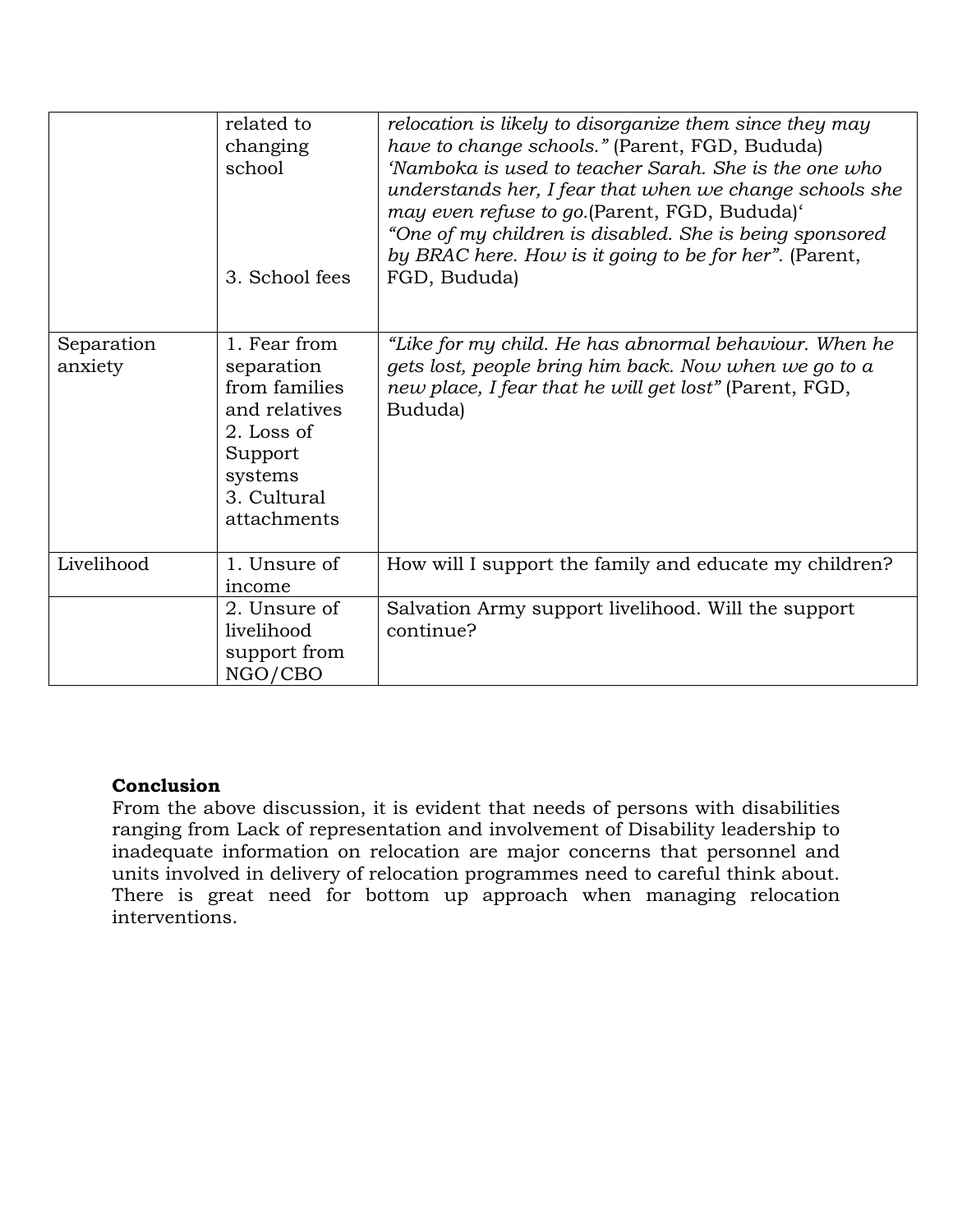## **4.2 Assessment of how needs and concerns of persons with disabilities and their households are being addressed by the relocation programme**

Response to needs and concerns of Persons with disability regarding relocation is the collective responsibility of the Office of the Prime Minister. In the FGD with key informants it was realized that issues of disability are not featuring at any level of planning and implementation of relocation programmes

## **Planning relocation by the Office of the Prime Minister**

During the in depth interview with the DCAO, it was established that the office of the Department of Relief, Disaster Preparedness and Refugees had conducted some awareness raising meetings targeting the district leadership and technocrats, area members of parliament, other politicians and community leaders about the planned relocations. It was learnt however, that OPM engagement with the district is minimal and Disability leadership does not feature as expected. Additionally community meetings are rare, not widely publicized and are usually conducted at sub county headquarters making it difficult for people with disability to get involved and participate in such meetings due to lack of invitation and mobility challenges. As a result issues concerning persons with disability have not been adequately addressed including the relocation programme.

## **Dissemination of information by District Disaster Committee**

As required by law, Bududa district has a functional District Disaster Committee. It is chaired by the Chief Administrative Officer and includes other members namely District Planner, heads of department of Community Based Services, Health, Production, Finance and Natural resources. However the disability leadership is not represented on this committee. This therefore clearly shows that matters concerning relocation for PWDs are not given attention in this committee while as the rest of the other victims are represented

*"When the district fraternity requested me for the PWD representation on the District Disaster Committee, the PWD nominated a possible representative for appointment. My mandate does not allow me to make appointments to committee membership, am considering in nominate PWD member to the committee said the DCAO the committee chair person".* 

By virtue of their membership to the disaster committee, government technocrats get some information about relocation. They reported that they disseminate this information on relocation to persons with disability as they go around to all community members during their day to day work. However this sharing of information method does not reach all categories of persons with disabilities notably those with hearing impairment.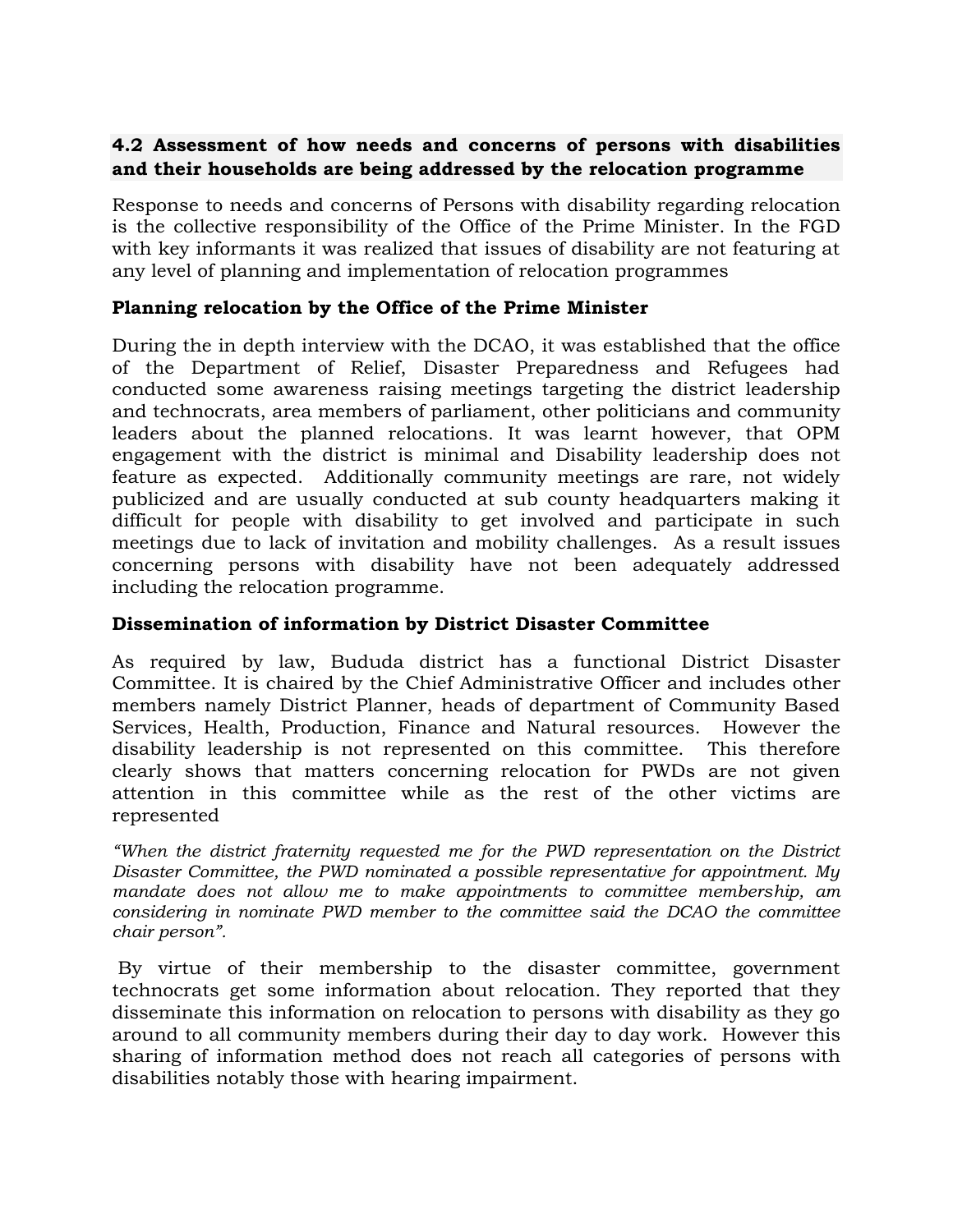The work of the committee was reported to be constrained by lack of finance, magnitude of need that arises from disaster and often not having adequate information about relocation. The challenges are even worse for Sub county Disaster Management Committees. In summary OPM tries to take into account needs of PWDs in the relocation programme. However PWD representatives are not included nor consulted in both planning and implementation of relocation.

# **Participation of Area Members of Parliament**

Area politicians more especially the members of parliament were reported to be active in following up issues of relocation in Bulambuli district. The study did not get opportunity to interact with any of the area members of parliament. However it was established that the area parliamentarians organized a visit for community leaders to Bunambutye Sub County, Bulambuli district to enable them to physically assess the situation and inform their people accordingly. The parliamentarians were also reported to be active in raising awareness about relocation through community meetings and radio talk shows.

*'During the in-depth interview with the Sub county chief of Bulucheke Sub County, he said "The relocation programme is generally frustrated by local politicians in fear of losing votes'*

Overall efforts made to address persons with disability concerns are minimal, inadequate and ineffective. PWDs continue to live with uncertainty and speculation of the relocation. Misinformation is common. Much of the information about relocation is not disseminated to the grassroots. It is monopolized by the Office of the Prime Minister technocrats at different levels.

## **Community engagement and meetings**

The study team was informed that the district leadership at all levels has tried to organize consultative meetings which are held at schools and churches in and in Bududa town where views of community members are shared with both District officials, where OPM during these meetings and shares the government stand on the planned relocation strategy. It is interesting to report that even at these meetings disability concerns are neither discussed nor made part of the agenda. PWDs despite their vulnerability and unique needs are treated like other members of the community.

## **Conclusion**

The study strongly noted there are no clear cut mechanisms in place to fully cater for needs of PWDs. They(PWDs) seem left out in the exercise and it is others (OPM) who decide their destiny without their involvement in design and plan for delivery of relocation activities.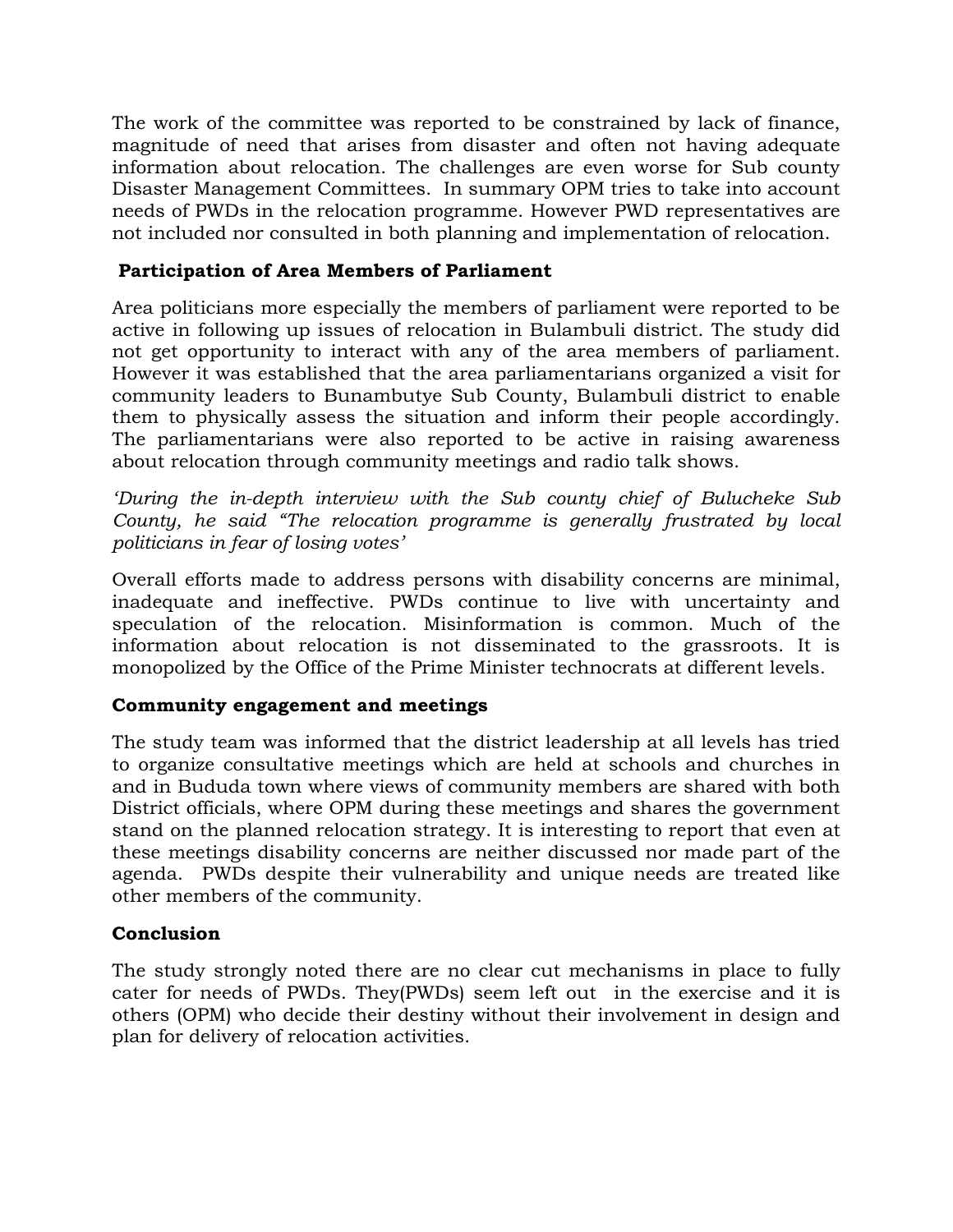### **4.3 Establish how inclusion of PWD's needs and concerns in the design and implementation of the relocation programme can be enhanced.**

#### **Consultation and involvement of PWDs in OPM engagements**

It was established that no efforts have been made by the Office of the Prime Minister to identify and access additional/unique needs and concerns of persons with disabilities' and their families regarding relocation during the 2016 registration exercise of those at risk. Statistics was only disaggregated by sex without mention of disability concerns. Decisions about the relocation programme were solely and centrally made by the Office of the Prime Minister without active involvement and participation of stakeholders in disability including individual people with disabilities, their families and councilors of people with disabilities, Disabled People's Organizations, Non-governmental organizations, Disability Councils and the Community Based Services department, the local government line department for disability. This omission directly contravenes Article … of the Local Government Act … of the Disability Council Act, Article of the Equal Opportunities Act and …. that call for inclusive programming and interventions. The consequence of this oversight is that disability concerns are not at all addressed in the relocation plans and designs.

*"I think that the registration exercise of those to be relocated was conducted with the assumption that society is homogenous… OPM ought to have known that society is diverse and that disaster affects people and communities differently. They should have requested for our opinion".* (Disability activist, during in-depth Interview, Bududa)

Since specific needs of people with disabilities regarding relocation were not solicited during the registration exercise of people at risk of landslides by the Office of the Prime Minister, the relocation programme interventions are general without any deliberate interventions that target to address people with disabilities' needs or their concerns. This oversight is expected to compound the vulnerability of people with disabilities and their families during and after the relocation exercise.

## **Improve involvement of stakeholders in relocation planning**

The study sought to establish the possible reasons for the inadequate involvement of persons with disabilities and other stakeholders in design and implementation of the relocation programme. Three major factors namely unfavorable relocation programme design, infant disability movement and lack of appreciation of disability as a development issue.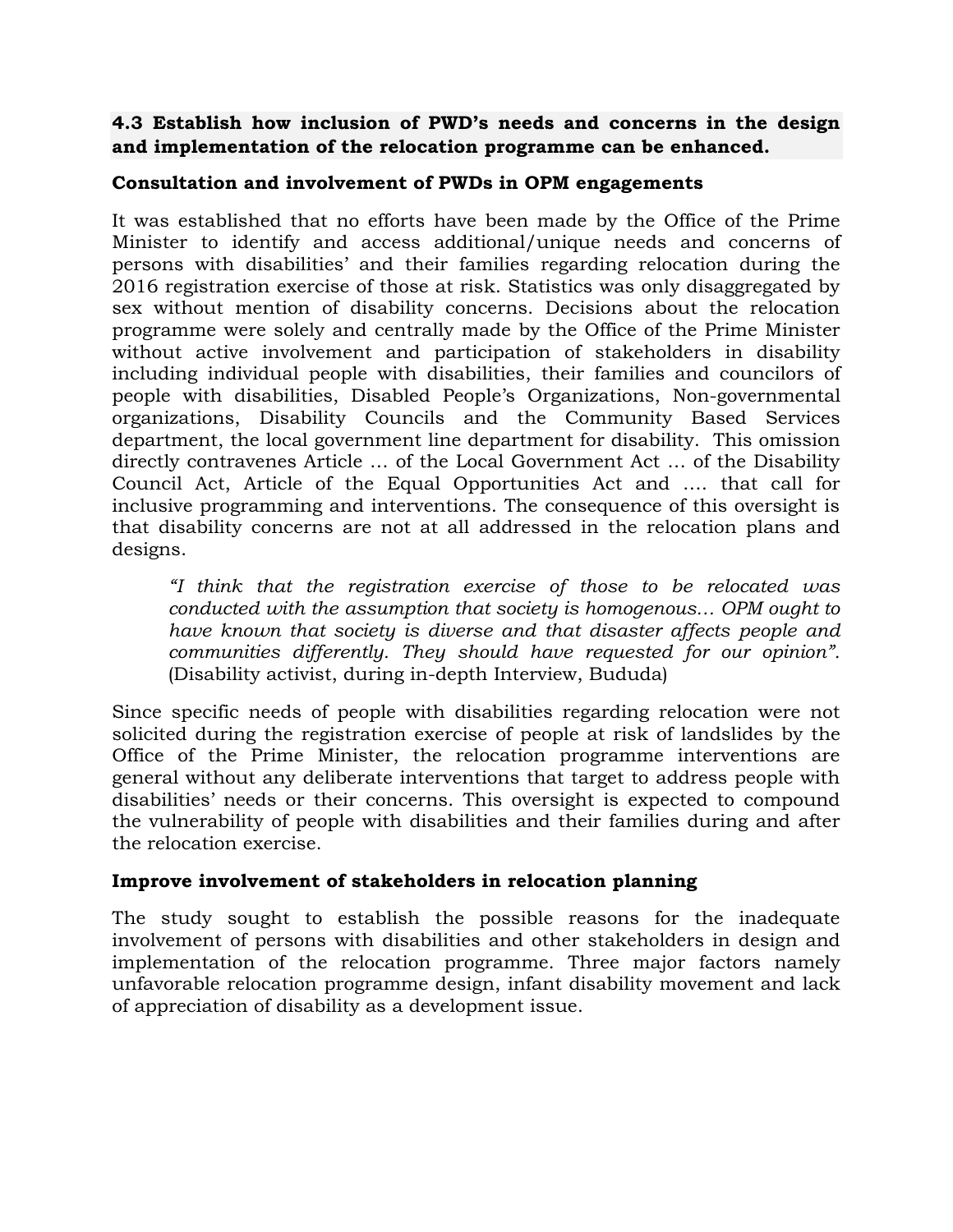a) The programme design

The relocation programme design was reported to be a hindrance to participation of stakeholders. The Office of the Prime Minister employs a topdown approach to develop and execute the relocation programme. It was learnt that all major decisions pertaining to the programme were reached without active involvement of affected people and other stakeholders at district and lower levels. More so there are very limited avenues save for a few meetings for stakeholders especially those to be relocated to air their concerns. Persons with disabilities reported that they are often unable to attend meetings because they miss out on notices for meetings and are often not mobilized. They fail to reach venues for meetings (usually the sub county offices) due to accessibility challenges in terms of long distance to be covered, lack of transport fare, challenging hilly terrain and lack of assistive devices.

*"I do not know what to expect, I will do whatever they tell me to do. I am only waiting to be taken…"* (PWD, Focus Group Discussion, Bukalasi)

*"Even today, they came in (OPM) and told us that they wanted to raise community awareness tomorrow about the relocation programme, and then they proceed to communities to validate data the day after. We told them that this cannot be possible since we needed time to mobilize the people. They insisted that the exercise had to take place because they (OPM) had set tight timelines. What do you do?"* (Government technocrat, In-depth Interview, Bududa).

*"Many people with disabilities live in the hills; they do not get information about what is going on. Sometimes they get information too late or they fail to come down especially when it has rained. I am lucky that I reside near the Chairman so I get to ask and get information. Others do not get information".* (PWD, FGD, Bulucheke Sub County)

#### **Infant disability movement**

It emerged that disability inclusion is undermined by underdeveloped capacity of the disability movement in Bududa to advance disability concerns. This is attributed to the fact that the movement is still in infancy and majority of the councilors are illiterate which affects their ability to understand most government policies and frameworks. Inability by Councilors representing persons with disabilities at sub county and lower levels to articulate needs and concerns of people with disabilities featured as another challenge. Many Councilors lack understanding of disability issues and rights, they lack confidence, fail to put issues across to persuade and to influence impact on local councils. This partly explains why they are not involved in the relocation activities.

Overall the disability movement in the district was reported to be under developed in terms of structure, organization, funding and awareness of disability inclusion issues. The movement failed to recognize the need to single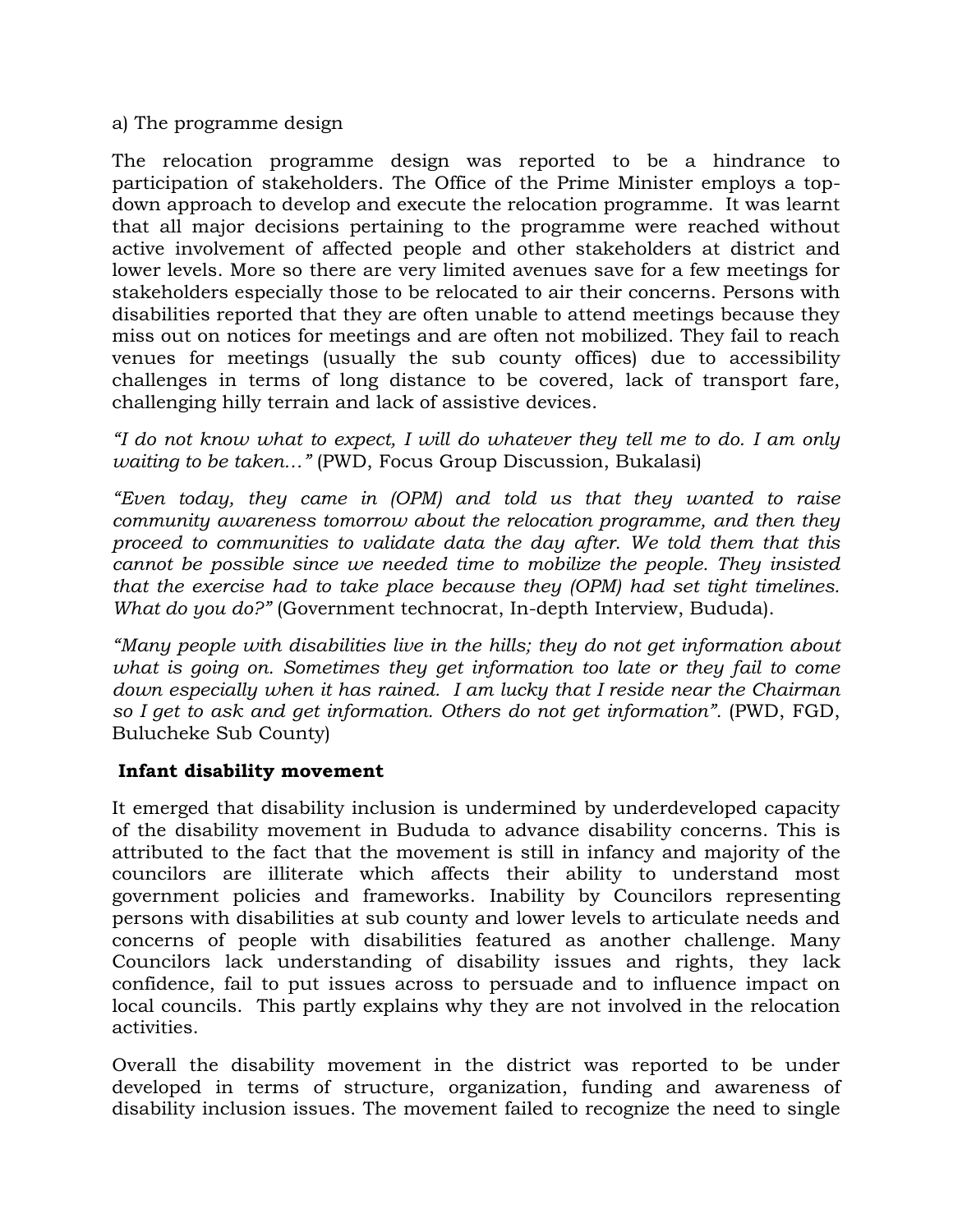out special needs and concerns of people with disabilities and to seek to advocate and lobby for their inclusion in the relocation programming. The problem was helped by intervention and support from some mother DPOs at the national level.

*"My experience during annual local government planning and budgeting sessions is that some disability issues are brought out by the Community Based Services department and L.C V Councilors for disability. They talk about disability grants… At sub-county level, disability does not feature. So I feel that even if there was opportunity to influence OPM, nothing much would come out".* (Government technocrat, In-depth interview, Bududa).

*"We as Councilor sometimes fail to speak out and advocate for what is ours. We need to be help here*…"(PWD Councillor, FGD, Bulucheke)

Council for Disability: is struggling with organisation and funding and has not yet appreciated its role of monitoring mainstream programmes for inclusion of people with disability and their unique concerns. *Who are the representatives? How often does the council meet? What is the source of funding?*

## **Main streaming disability in district activities**

The district more specifically the department of Community Based services has not filtered out specific concerns of interest groups regarding relocation from the general concerns. In the absence of these the department has not been able to impact the District Disaster Risk Committee and OPM regarding disability and people with disabilities.

Community members, service providers and government technocrats have not appreciated disability as a unique issue that calls for prioritization and strategic interventions. Disability does not come out in community meetings; concentration is on general issues that affect the majority.

## **Budget support for district disaster and relocation interventions**

The District lacks a budget to support disaster and relocation management at district level: In 2016, the district developed a Disaster Management plan; however this plan did not attract any funding. Funding for Disaster Management continues to be the monopoly of the Office of the Prime Minister. Thus, the district continues to have a weak capacity for mitigating and timely and adequately responding to disaster. It was learnt that the 2016 District Disaster Management plan was being updated.

*"As a district we have no budget for disaster. The grants we receive from government are conditional, targeted for particular activities, they cannot be diverted. The alternative would be to finance some disaster activities using locally generated revenue, but you will realize the local revenue is so meager. In an attempt to cope, the district has decided to treat disaster as a cross cutting*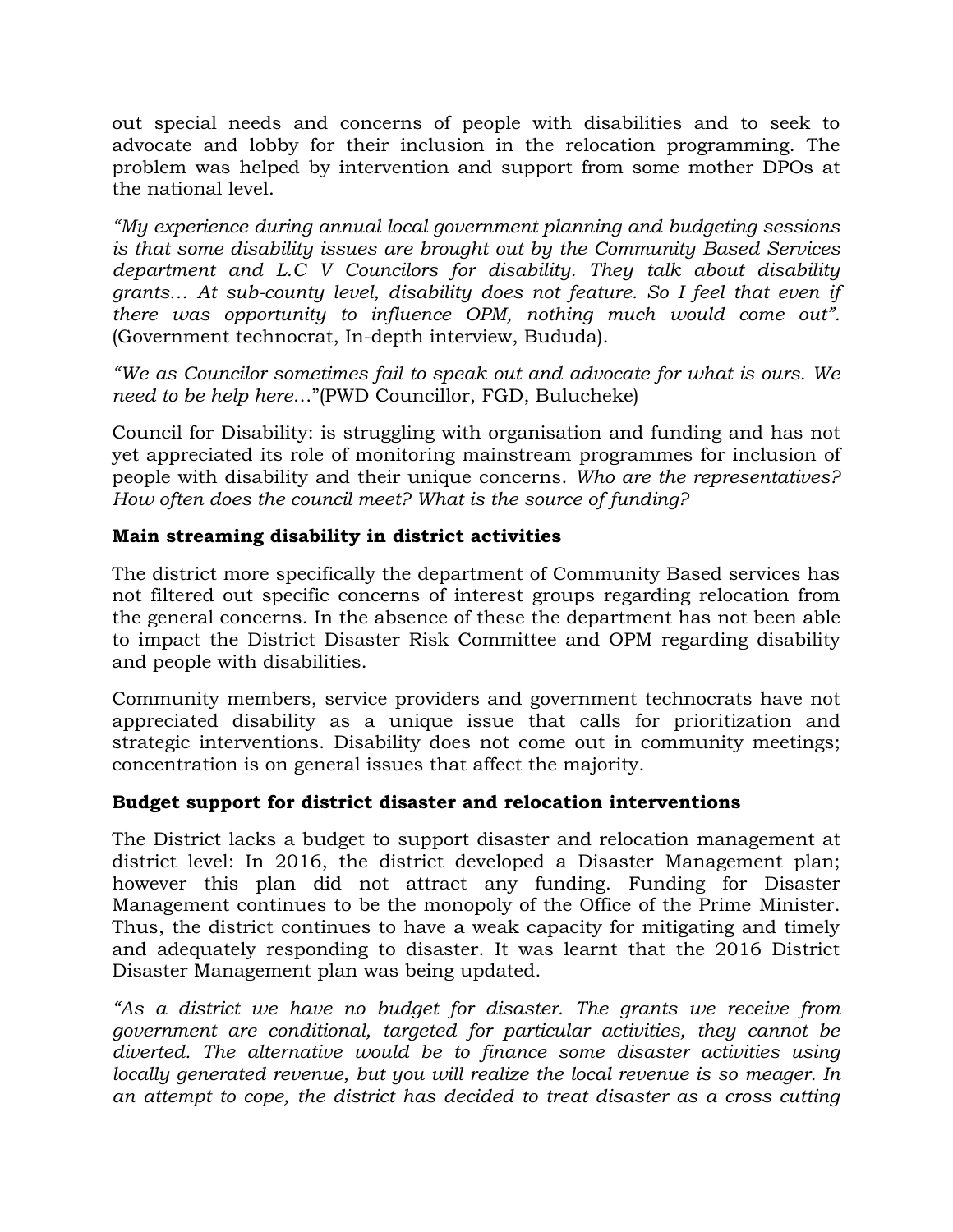*issue. We require every department to factor in their annual budgets a small amount of money in case of disaster. Sub counties are expected to do the same. This is what we use rely on to buy fuel to enable us to respond to disaster. By the time Office of the Prime Minister and other actors come in, we would have done something".*(Senior government technocrat, during in-depth Interview, Bududa)

### **Conclusion**

Based on the above discussion, it will be imperative to empower the leadership of PWDs in the district so that they are able to put across their needs during implementation of relocation progammes. The District and the OPM need to mainstream disability matters in their operations to create inclusion.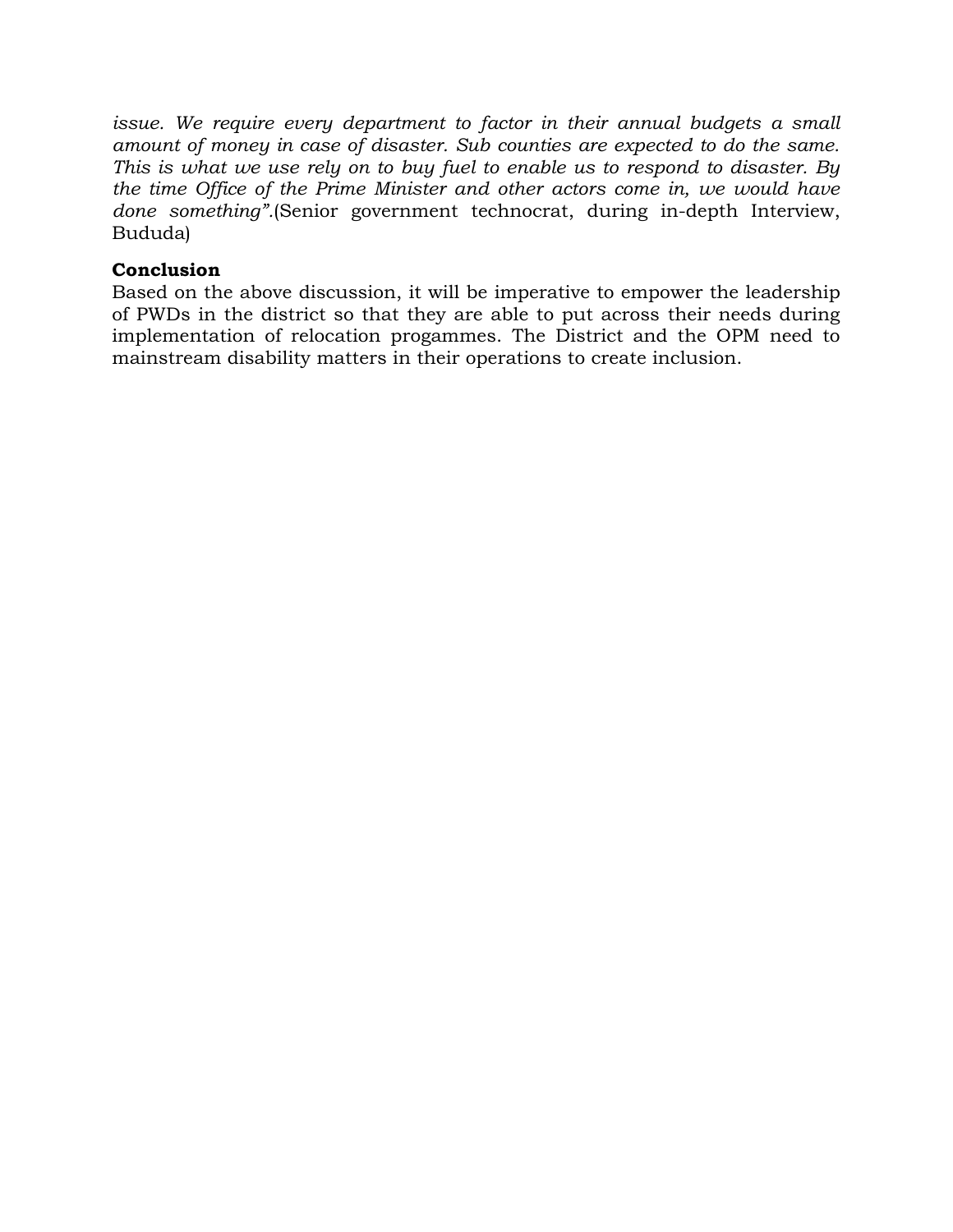#### **Section 5 5.0 Conclusion and Recommendations 5.1 General conclusion**

The general impression of the study showed that persons with disabilities needs and concerns are not recognized when it comes to planning, designing and implementations of relocation interventions. They lack representation and a voice at both the District Disaster management committee and the OPM which is the National agency mandated to coordinate relief services. Given such a situation, pwds are left in a helpless situation because there is absolutely no mechanism that addresses their needs thus leaving them more vulnerable in the relocation interventions.

This situation presented in the study gives NUDIPU and the District leadership a challenge to establish a comprehensive strategy of addressing relocation needs of persons with disabilities at national and district levels.

### **5.2 Recommendations**

1. There is need for preparedness assistance for persons with multiple disabilities because they are more vulnerable. Emergency management and disability services provider organizations need to work together in a coordinated fashion to be able to meet the specific relocation needs of persons with multiple disabilities.

2. There is need to sensitize communities in Bududa about rights of PWDs. The communities should consider PWDs as persons who have rights to basic necessities of life. It was note that during relief distribution some PWDs miss out due to discrimination from other community members

3. It was noted with great concern that while the OPM is the national coordinating government agency for Disasters and relocation management in Uganda. It lacks a unit or personnel in charge of managing or advising on Disability related matters. Therefore for improved disability responsiveness in regard to addressing concerns and needs of PWDs during relocations, requires disability desk to be established at OPM to take care of disability matters.

4. The study discovered that despite having a disaster management committee at both District and subcounty levels, Persons with Disabilities are not represented on either of the committees. Therefore efforts should be geared towards having persons with Disabilities represented so that concerns and needs of pwds are fully taken into account during planning, and delivering of both relief and relocation progrmmes.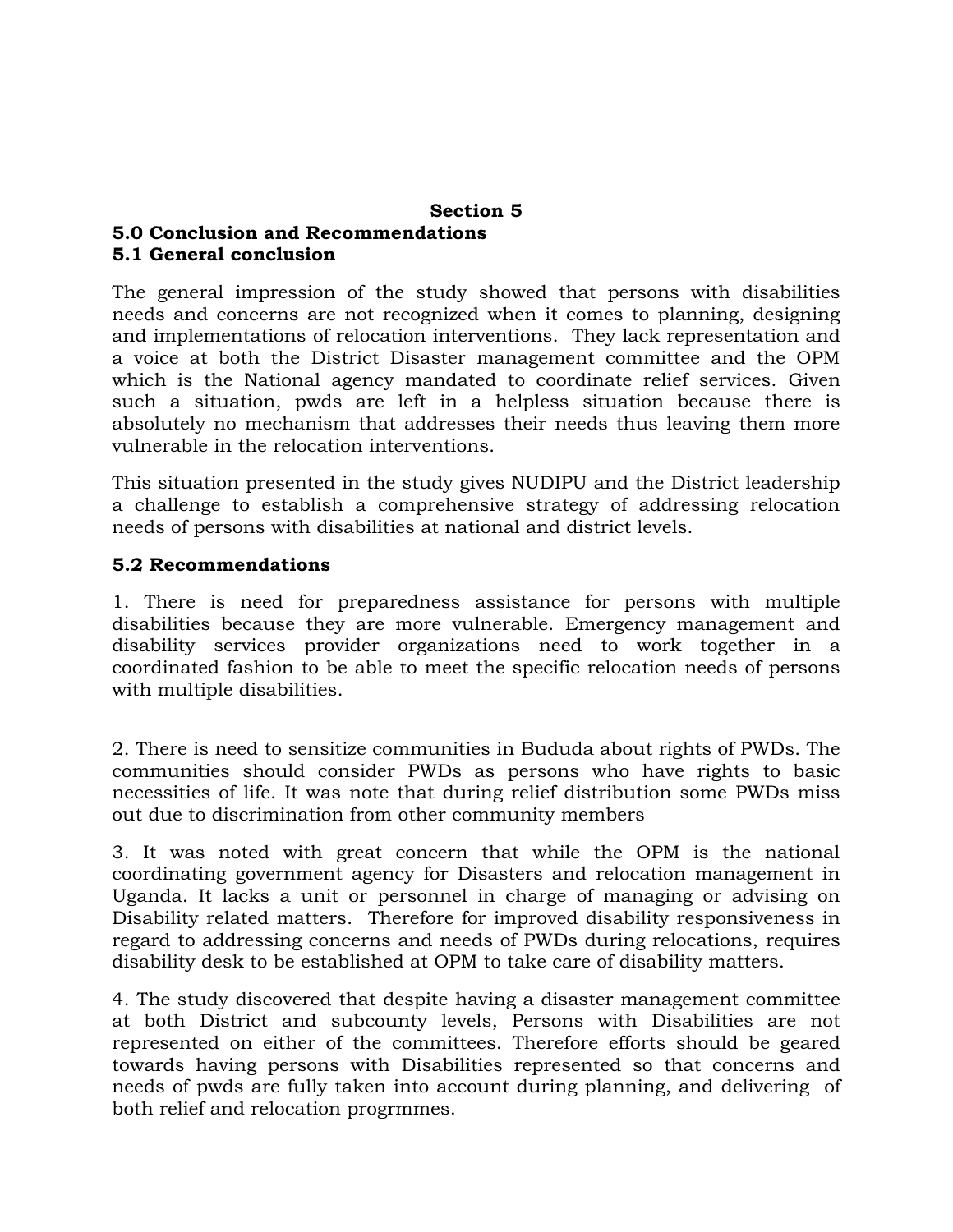5. The construction units of UPDF and Uganda Police that were awarded the right to construct houses in Bunambutye- Bulambuli District, need to be sensitized on disability aspects notably accessibility and latrine adaptations to make them user friendly

6. Mainstreaming Disability aspects in Relocation and Relief Programmes of the Office of the Prime Minister. It was observed that sometimes the personnel assigned these tasks don't take into consideration the unique needs of persons with disabilities especially those with visual, mental and hearing difficulties

7. PWDs and other community member's especially those from poor households should be sensitized on promotion of personal hygiene practices to reduce infection

8. Relocation frame work guide used by OPM to manage relocation frames should be revised to include concerns and needs of persons with Disabilities

9. The Ministry of Gender, Labour and Social Development, which is the lead Government agency on Disability and Rehabilitation, should organize sensitization forums on managing Disasters and relocation of PWDs. It is lacking yet CDOs have a critical role to play in the programme.

10. The study revealed that there is no documented data on Disability and persons with Disabilities. It greatly affects the planning and lobbying for inclusion of needs of persons with disabilities at both OPM and district levels. Therefore there is need for NUDIPU to support the district to put in place data collection mechanism on disability to facilitate future projects / Programmes

11. The Social and economic livelihoods of PWDs in Bulukeche and Bukalasi sub counties were diversely affected by the land slides. Most of their banana and coffee plantations, Live stoke and birds were swept away which left them to lie on relief supplies which are not sustainable. Therefore, NUDIPU should lobby for economic support for PWDs in the relocated areas so as to make them productive

12. It was established that the Bududa District Disability council and union were newly established at both subcounty and District levels. They lack exposure to matters related to the National Disaster and refugee policy and guidelines. Which makes it difficult for them to lobby for inclusion of concerns and needs of PWDs at District level in the relocation programmes

13. There should be a drive to sensitize PWDs through their leadership at District, Subcounty and Parrish levels about landslide early warning signs to prepare them for early evacuation especially for those with hearing, visual and mental disabilities.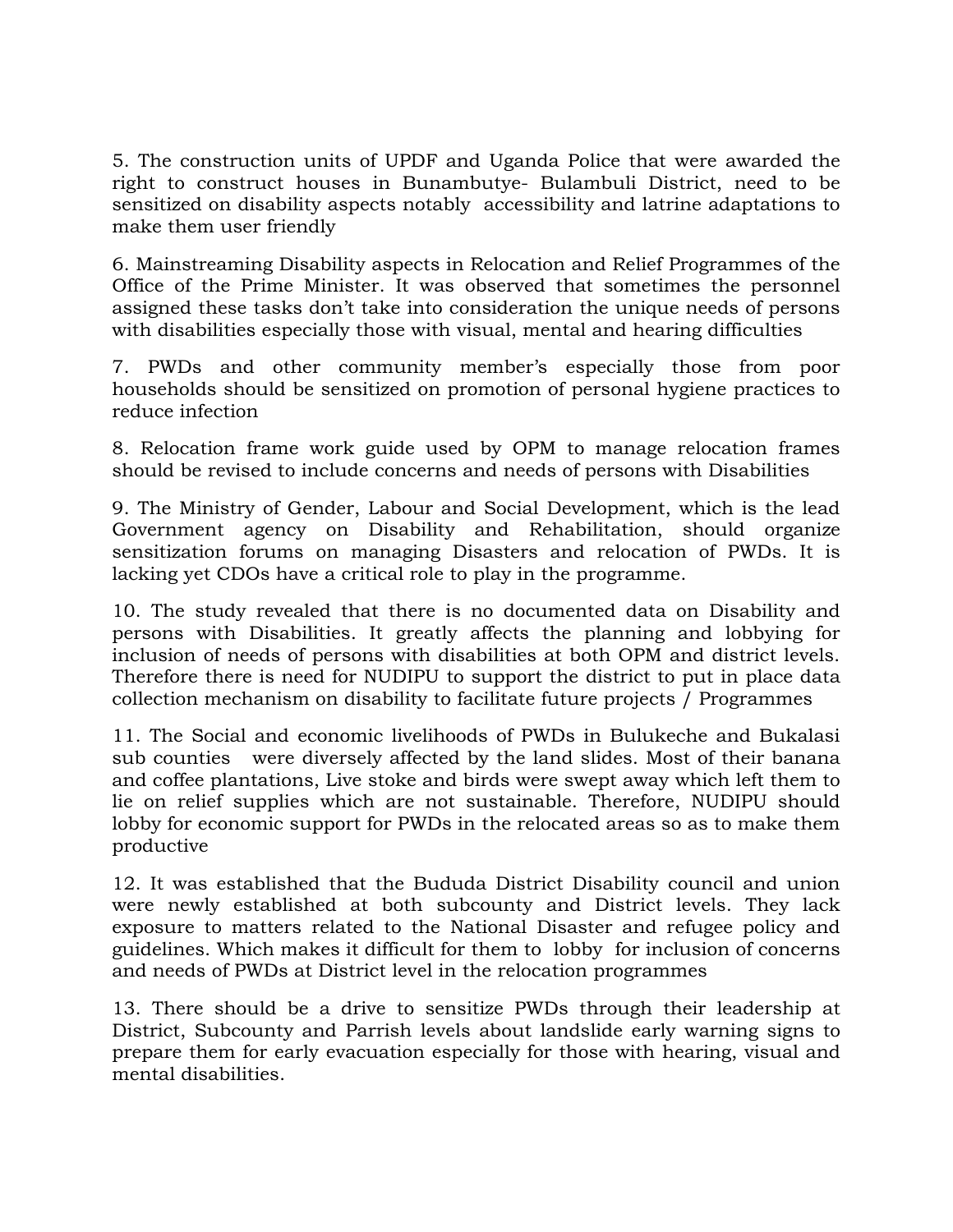#### **References**

Constitution the republic of Uganda (1995)

Guthrie, R. H. 2002. The effects of logging on the frequency and distribution of landslides in three watersheds on Vancouver Island, British Columbia. Geomorphology 43, p. 273-292.

National Environment Management Authority, 1997. District State of Environment Report, Mbale, 1997, Uganda, 128 pp.

National Environment Management Authority**.** 1998**.** State of the Environment Report for Uganda**.** 

National policy on disability in Uganda (2006)

Scharpe, S.C.F. 1938. Landslides and related phenomena. A study of massmovements

Uganda Bureau of Statistics, 2004. The 2002 Uganda Population and Housing Census. [\(http://www.ubos.org/2002census.html\)](http://www.ubos.org/2002census.html)

Uganda National disability Act (2006)

Uganda population report (2002)

UNESCO / UNEP, 1988. Landslides and mudflows Volume 1. UNEP/UNESCO, Moscow. 236p

www.inclusion.me.uk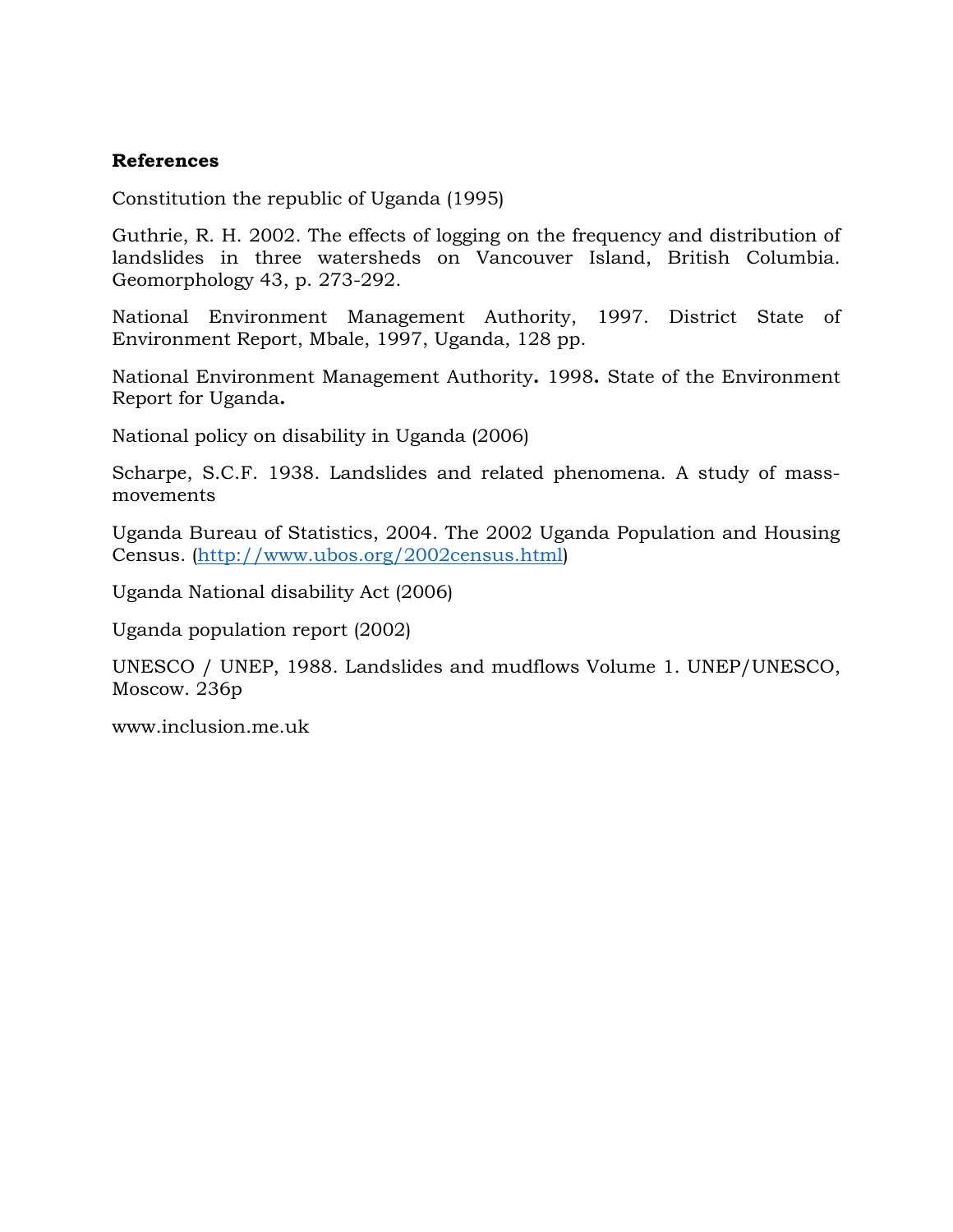## **Annex i. Instruments**

## **Observation check list**

# **Study on inclusion of Persons with Disability (PWDs) in relocation programs**

| <b>Aspect</b>                                                                                                                                     | Comment |
|---------------------------------------------------------------------------------------------------------------------------------------------------|---------|
| 1. Visible signs of disability (loss of<br>swollen<br>body<br>parts,<br>parts,<br>contractures/ deformities)                                      |         |
| 2. Evidence of assistive devices (state<br>of device) and rehabilitation (ability of<br>the PWD to manage on their own or<br>with minimal support |         |
| 3. Attitude (Self)                                                                                                                                |         |
| 4. Attitude (Family and community)                                                                                                                |         |
| 5. Participation (Evidence of what<br>PWD can engage in or can do                                                                                 |         |
| 6. Accessibility for those with mobility<br>challenges                                                                                            |         |
| 8. Mobility orientation for the visually<br>impaired                                                                                              |         |
| 9. Communication for persons with<br><b>Hearing Difficulties</b>                                                                                  |         |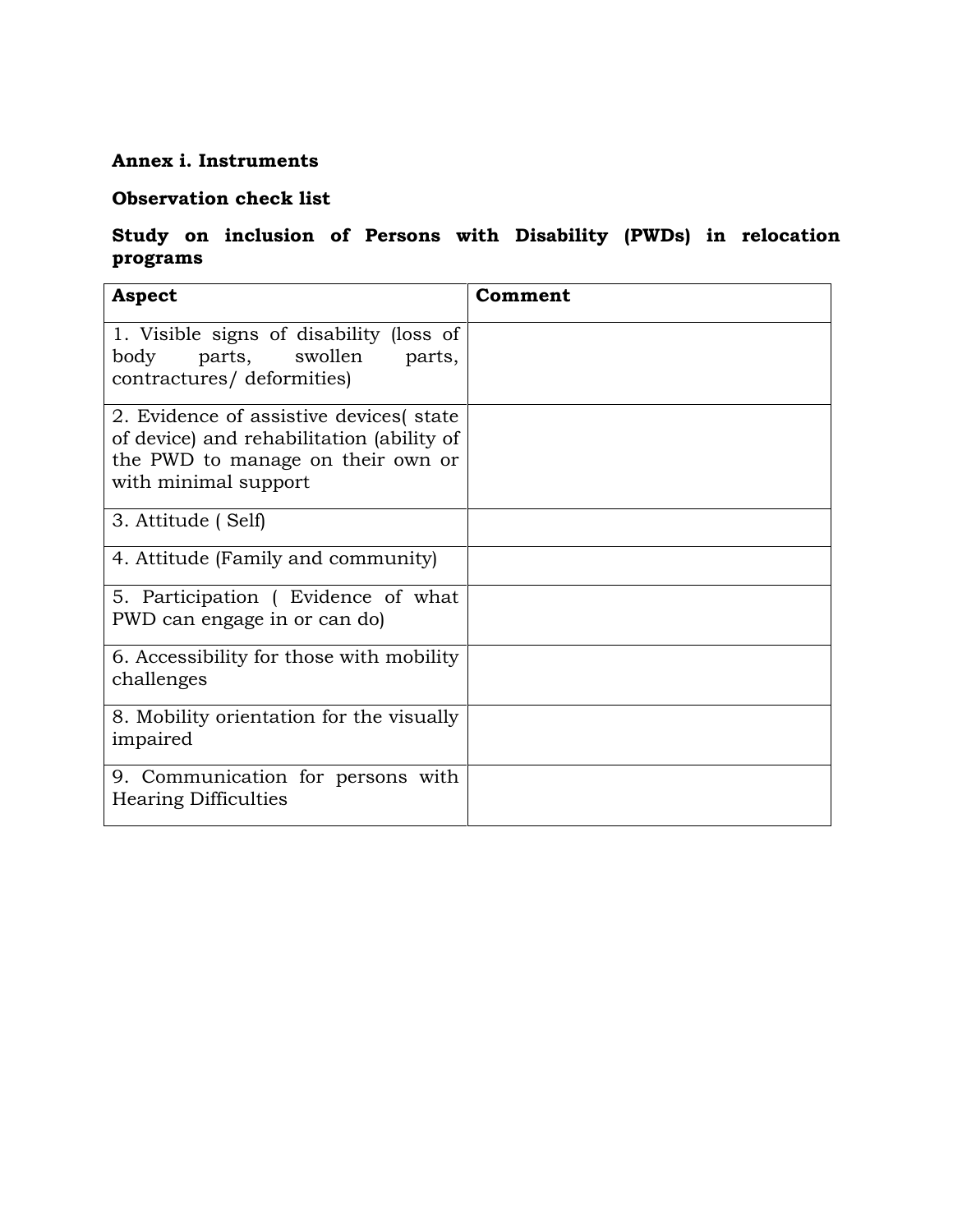#### **Structured Interview Guide**

### **Research Study on inclusion of Persons with Disability (PWDs) in Bududa district in relocation program**

I am …………………………………………..conducting a study on inclusion of Persons with disabilities in relocation programs. Being a person with Disability in Bukalasa and Bulucheke sub counties of Bududa District, as a group, you have been identified to participate in this study. All information shared will remain confidential.

*Needs of Persons with Disabilities for effective inclusion in the Relocation programs.*

- i. Availability of data on PWDs
- ii. Services available
- iii. Services accessed by PWD

iv. Barriers to access

*Establishing access of Persons with Disabilities to Relocation programs* 

i. What is the criteria of relocation?

ii. Relocation processes

iii. Awareness level of PWDs about disaster prevention and management committees

iv. Perceived factors preventing inclusion of PWDs in relocation and evacuation programs

v) Are PWDs represented on the Disaster and Risk Management committees?

*How relocation programs affect lives of persons with Disabilities.*

i. What challenges are faced by persons with disabilities during relocation programs?

ii. What happens to PWDs in the relocated areas?

iii. What happens to PWDs who resist relocation?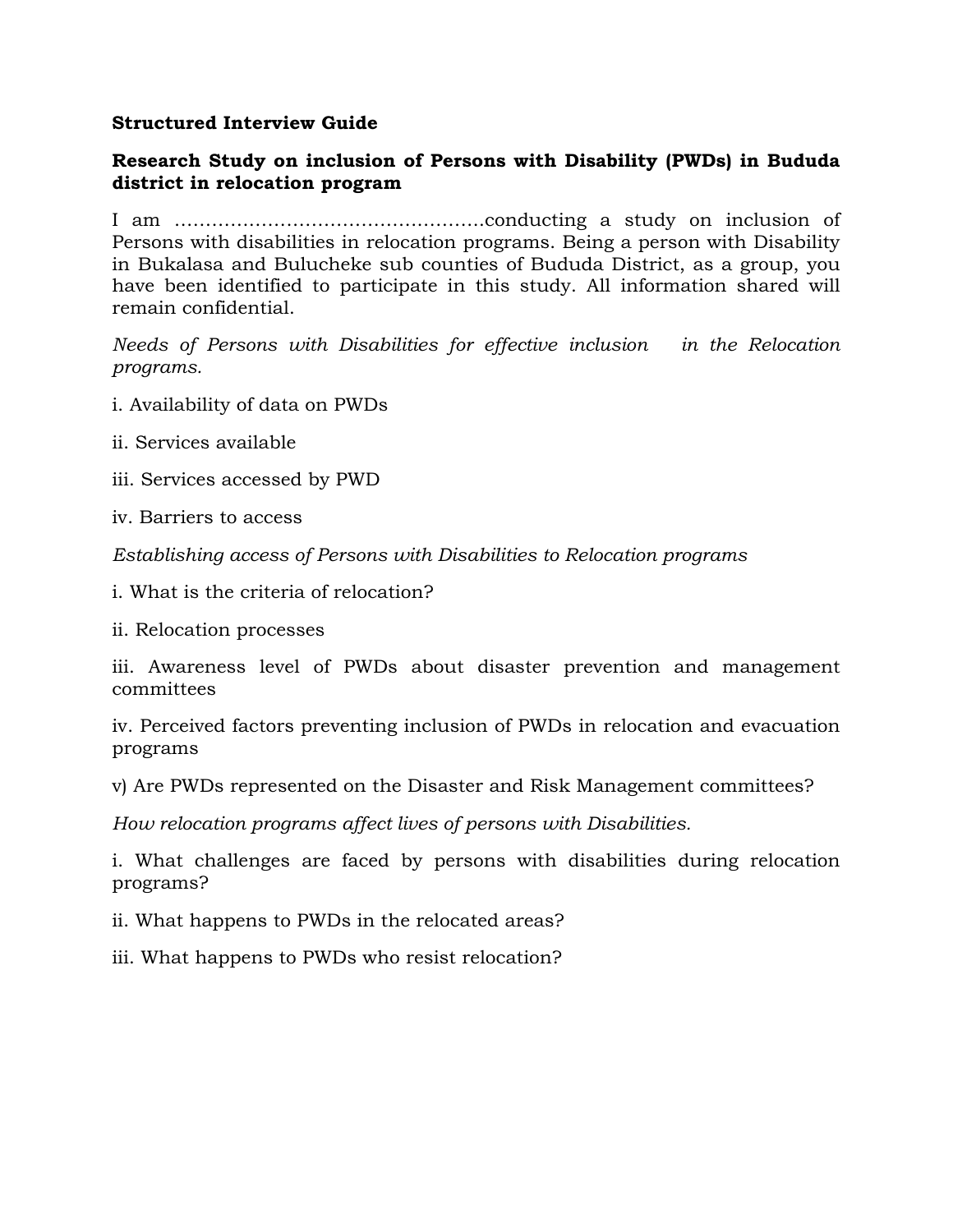### **In - depth Interview Guide**

### *About the committee:*

I am …………………………………………..conducting a study on inclusion of Persons with disabilities in relocation programs. Being a person with Disability in Bukalasa and Bulucheke sub counties of Bududa District, you have been identified to participate in this study. All information shared will remain confidential.

Please indicate if you accept to participate……………………………….

What is the composition and representations of the disaster committee?

What is the Mandate/Role of the committee in Relocation programme?

What are the current Relocation Programme in terms of geographical coverage and Interventions?

What is the experience of the recent Disasters in the Area in terms of magnitude and Scope?

What are the preparedness activities that include beneficiaries?

What are the effects of relocation on People, Infrastructure, Livestock,

What are the unique effects of relocation on PWDs and their families?

What are the most pressing needs/ challenges to PWDs before, during, and After Disasters (Probe for Age, Gender, Disability) in coping and support systems?

## *Design and implementation of the program,*

How are PWDs included in the Design and Implementation of Relocation intervention in the Planning and Implementation?

How is data on PWDs, recorded and reported?

What are PWDs involved in the, Planning, Monitoring and evaluating the relocation programme?

What factors do affect Participation/ inclusion of PWDs?

## *Interventions*

What strategies are in place for addressing relocation programmes?

What are the challenges faced by PWDs in relocation programme?

What suggestions for enhancing inclusion of PWDs' in relocation programme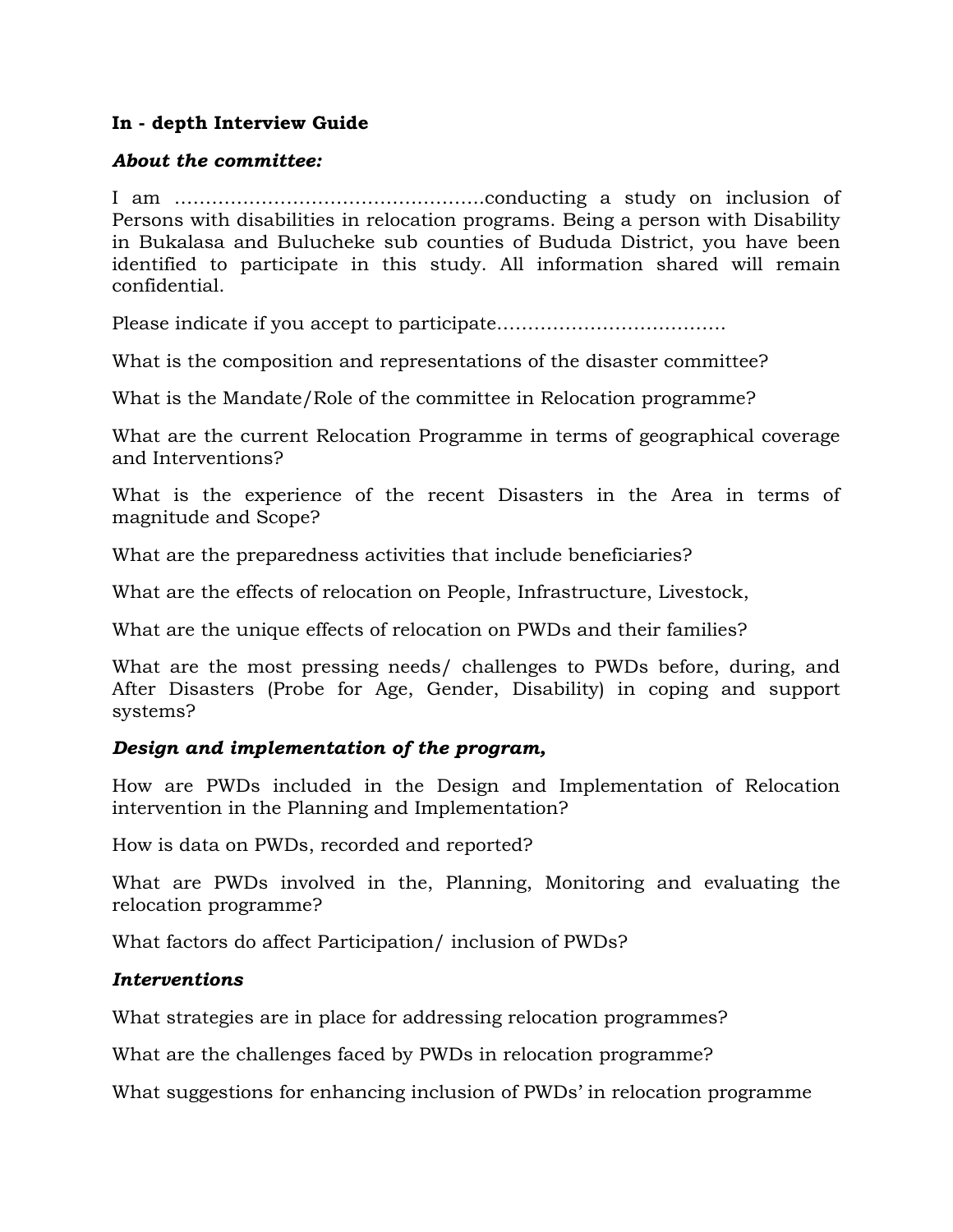# **Annex iii** : **List of key respondents**

| <b>No</b>      | <b>Names</b>      | <b>Sex</b> | Age | Position             | Category |
|----------------|-------------------|------------|-----|----------------------|----------|
| $\mathbf{1}$   | Ms. Seela Emily   | F          | 25  | <b>PWD</b>           | Mobility |
| $\overline{2}$ | Watuwa<br>Solomon | M          | 47  | <b>PWD Councilor</b> | Mobility |
| 3              | Wanyera Robert    | M          | 15  | <b>PWD</b>           | Physical |
| 4              | Nandutu Kate      | F          | 36  | Parent of CWD        | Visual   |
| $5^{\circ}$    | Kitoyi Francis    | М          | 18  | <b>PWD</b>           | Epilepsy |
| 6              | Nafuna Mary       | F          | 32  | Parent               | Learning |
| $\overline{7}$ | KhanzaRebbeca     | F          | 55  | <b>PWD</b>           | Deaf     |

# **List of PWDs involved in FGD in BukalasiSubcounty**